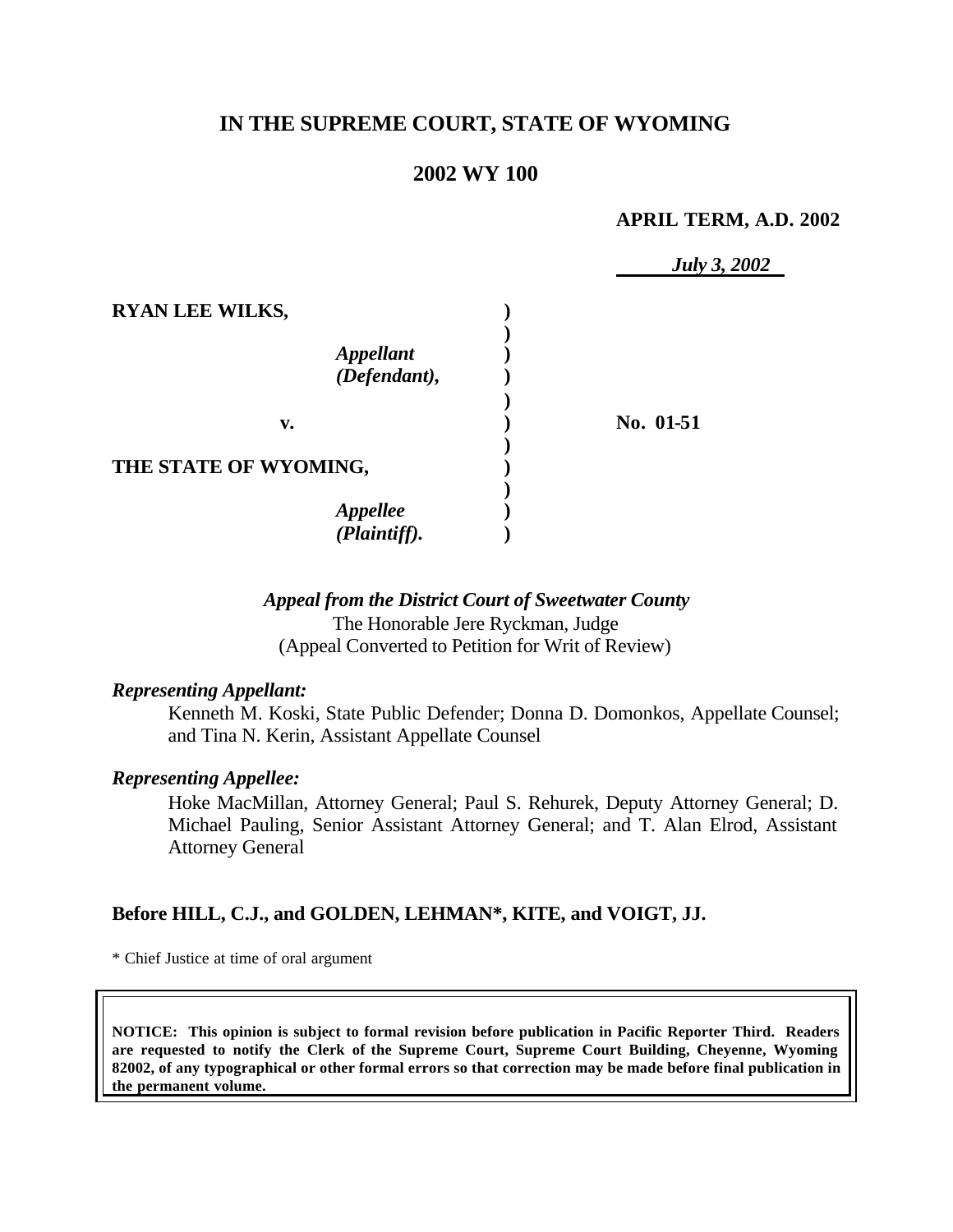KITE, Justice.

[¶1] A jury convicted Ryan Wilks of second-degree murder for the shooting death of a Pizza Hut delivery woman. This case comes before us as a writ of review<sup>1</sup> of Mr. Wilks' judgment and sentence. He claims multiple evidentiary errors, prosecutorial misconduct, insufficient evidence, and an excessive sentence. Finding either no error or harmless error in connection with his trial and sentence, we affirm.

#### **ISSUES**

[¶2] Mr. Wilks presents these issues for our review:

I. Did the trial court err in allowing victim impact testimony and victim impact argument from the prosecution?

II. Did the trial court err in permitting improper, irrelevant and prejudicial character evidence concerning [Mr. Wilks]?

III. Did the trial court err in permitting speculative evidence from a layperson that [Mr. Wilks] was not intoxicated shortly before the death of the victim?

IV. Did the prosecutor commit prosecutorial misconduct in closing argument?

V. Was there insufficient evidence to convict [Mr. Wilks] of murder in the second degree?

VI. Did the trial court abuse its discretion in sentencing [Mr. Wilks] to 70 years to life in the Wyoming State Penitentiary?

The State of Wyoming phrases the issues as:

I. Does the record in [Mr. Wilks'] case contain plain error relating to victim impact testimony or argument?

<sup>&</sup>lt;sup>1</sup> This court dismissed Mr. Wilks' appeal for lack of jurisdiction under W.R.A.P. 1.03 because his notice of appeal was not filed in the district court within the W.R.A.P. 2.01 time limits. His case was then converted *sua sponte* to a petition for a writ of review, which we granted.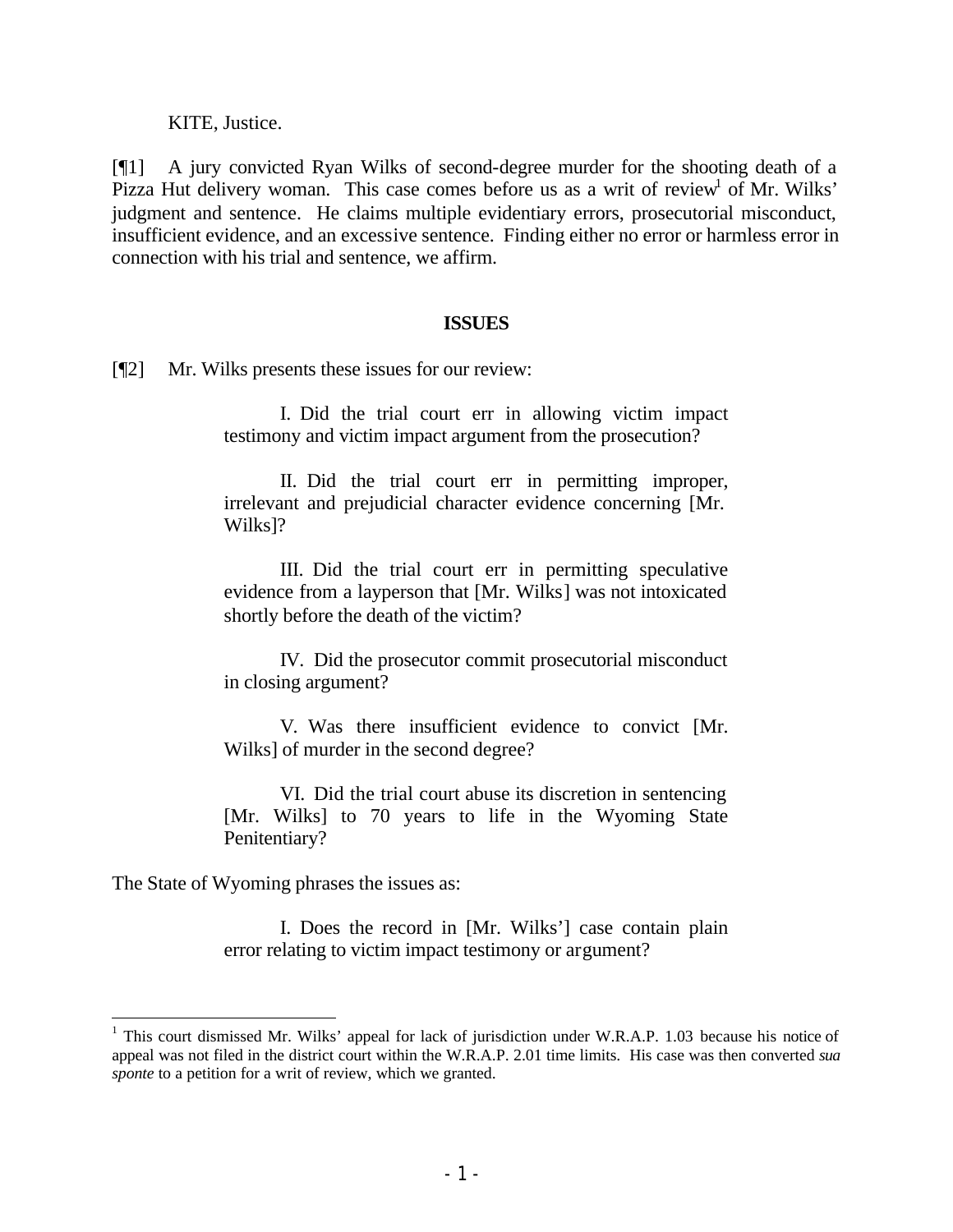II. Was any error arising from the district court's evidentiary rulings harmless?

III. Did the district court properly admit lay testimony that [Mr. Wilks] was not intoxicated shortly before he killed his victim?

IV. Does the record in [Mr. Wilks'] case contain prosecutorial misconduct amounting to plain error?

V. Does the record in [Mr. Wilks'] case contain sufficient evidence to sustain [his] conviction?

VI. Did the district court abuse its discretion at sentencing, where [Mr. Wilks'] sentence was within the statutory limits?

#### **FACTS**

[¶3] On January 5, 2000, at approximately 9:00 p.m., Mr. Wilks ordered a pizza from Pizza Hut. The victim delivered the pizza to his residence. Pizza Hut employees became concerned when the victim failed to return from the delivery. Two co-employees went to search for her, and, upon arrival at the delivery residence, they observed her car with its engine running. The victim was lying in a pool of blood next to her pizza delivery bag clutching \$13 in her hand. A loaded .38 caliber gun was lying on the floor in Mr. Wilks' kitchen. A pathologist testified that the victim died from a single, very close-range gunshot wound in the right cheek. Mr. Wilks was apprehended at his father's home and arrested the following day.

[¶4] Mr. Wilks did not testify at trial. However, even though the trial court suppressed his statement given to the police, he voluntarily introduced the statement into evidence.<sup>2</sup> In his statement, Mr. Wilks related how he endured a succession of employment failures and began to spiral downward into depression. He seldom left his apartment and admitted he drank heavily. He had a distant relationship with his family and had no friends. He reached his breaking point and on January 5, 2000, decided to end his life. He claimed he drank alcohol throughout the entire day and attempted to buy a gun but was unwilling to withstand the required waiting period. He took his father's gun from the family home and called a local

 $2$  We note the egregious violation of Mr. Wilks' constitutional right to counsel, which occurred at the hands of both the prosecutor's office and the police department. Over the course of his interview, Mr. Wilks unequivocally invoked his right to counsel no less than five times and referenced his need for counsel three more times. Each request was blatantly ignored, the first of which was ignored upon the recommendation of a prosecutor. Obviously, we approve the trial court's ineluctable decision to suppress the statement.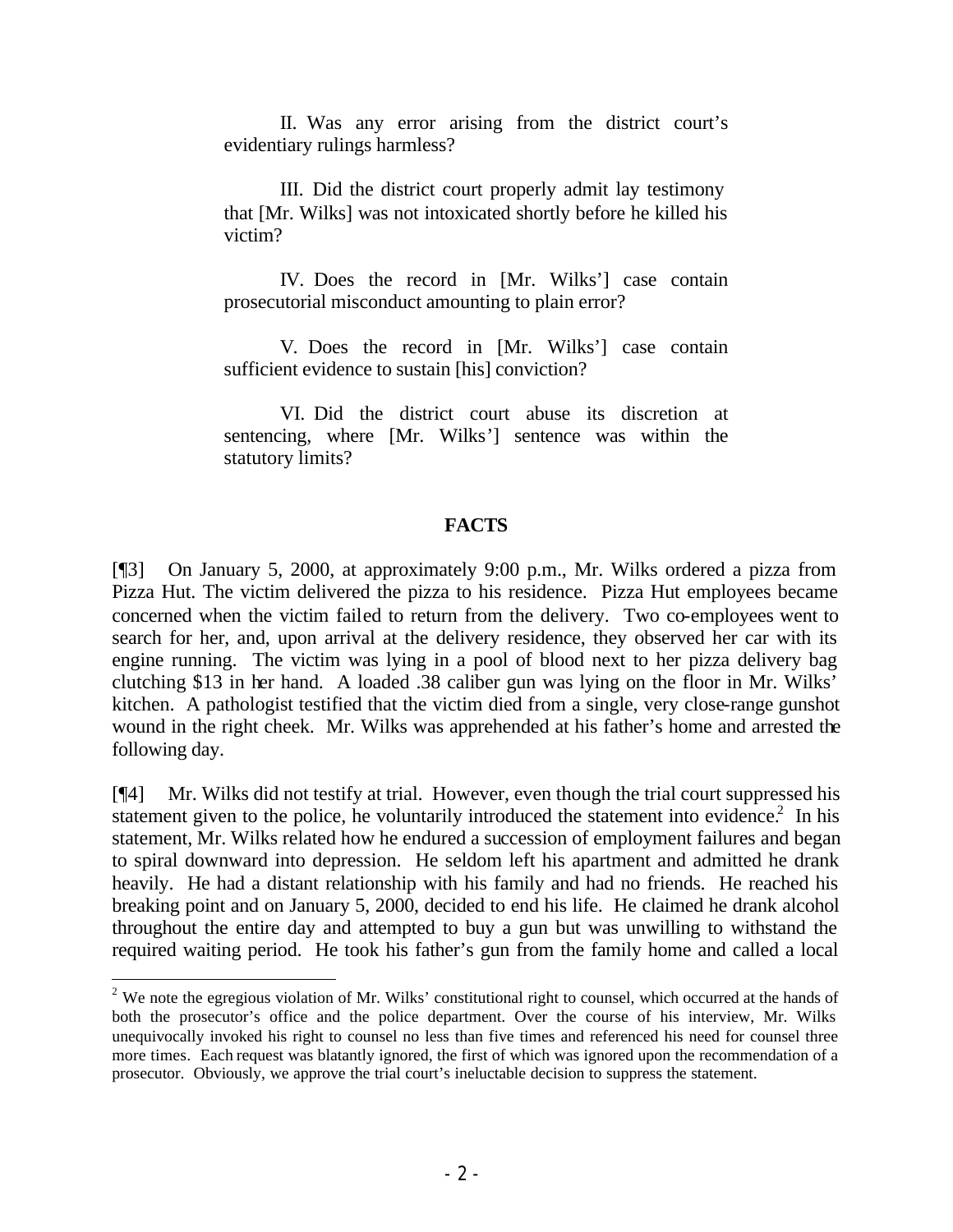hotel to inquire about a room rate. He wanted to avoid committing suicide in his apartment out of respect for his landlord. However, he could not afford a room and instead chose to order his last meal from Pizza Hut.

[¶5] According to Mr. Wilks, when the victim arrived at his residence to deliver the pizza, an argument ensued over his forty-one-cent tip. He admitted that, in the midst of the argument, he pulled out the gun and shot the victim. He claims he "shot the wrong person" and actually intended to kill himself. He left the victim lying in front of his apartment, drove around town for several hours, and went to his father's home where he was ultimately apprehended.

[¶6] On January 7, 2000, Mr. Wilks was charged with one count of first-degree murder. On October 14, 2000, a jury acquitted him of first-degree murder but convicted him of the lesser-included offense of second-degree murder under Wyo. Stat. Ann. § 6-2-104 (LexisNexis 2001). The trial court sentenced him to serve not less than seventy years nor more than the term of his natural life in the Wyoming State Penitentiary. He seeks review of his judgment and sentence.

# **DISCUSSION**

# **A. Victim Impact Testimony and Argument**

[¶7] In Mr. Wilks' first claim of error, he asserts the trial court improperly permitted several instances of victim impact testimony and argument. With one exception, Mr. Wilks failed to object to the challenged statements at trial. We, therefore, review his claims under our three-part plain error standard:

> First, the record must be clear as to the incident which is alleged as error. Second, the party claiming the error amounted to plain error must demonstrate that a clear and unequivocal rule of law was violated. Finally, that party must prove a substantial right has been denied him and, as a result, he has been materially prejudiced.

*Worcester v. State*, 2001 WY 82, ¶7, 30 P.3d 47, ¶7 (Wyo. 2001) (citations omitted).

[¶8] Wyoming law permits the trial court to consider oral or written victim impact statements prior to imposing a sentence. Wyo. Stat. Ann. §§ 7-21-101 to -103 (LexisNexis 2001). In this case, the allegations of improper victim testimony and argument arose at trial and, therefore, do not fall under §§ 7-21-101 through 7-21-103. The key inquiry on the admissibility of victim impact testimony during the guilt phase of a criminal trial is relevancy. *McCone v. State*, 866 P.2d 740, 751 (Wyo. 1993). Victim impact testimony must not be permitted "unless there is a clear justification of relevance." *Justice v. State*, 775 P.2d 1002, 1011 (Wyo. 1989). Such testimony may be irrelevant if offered during the guilt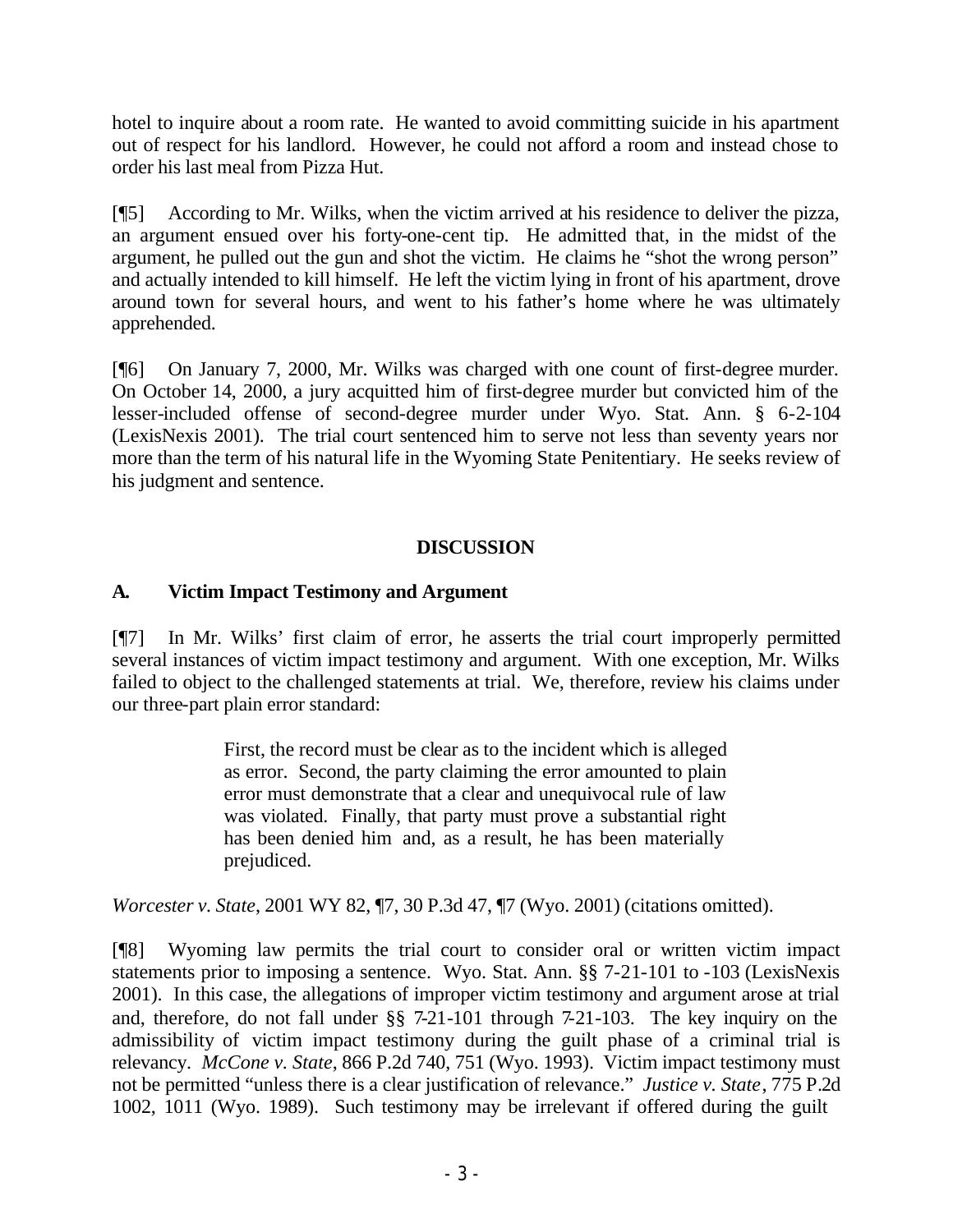phase of the trial as proof of the victim's loss; the physical, emotional, or psychological impact on the victim; or the effect upon the family. Yet, it may be relevant if offered for another proper purpose. *Id*. at 1010. Mr. Wilks contends that either the testimony and argument were irrelevant or their probative value was outweighed by their prejudice.

[¶9] Evidence is relevant if it has "any tendency to make the existence of any fact that is of consequence to the determination of the action more probable or less probable than it would be without the evidence." W.R.E. 401. In criminal cases, "[e]vidence is always relevant if it tends to prove or disprove one of the elements of the crime charged." *Grabill v. State*, 621 P.2d 802, 809 (Wyo. 1980); *see also Lancaster v. State*, 2002 WY 45, ¶42, 43 P.3d 80, ¶42 (Wyo. 2002); *Geiger v. State*, 859 P.2d 665, 667 (Wyo. 1993). Relevant evidence may be excluded, however, if "its probative value is substantially outweighed by the danger of unfair prejudice." W.R.E. 403. For this court to conclude that the trial court admitted unduly prejudicial evidence in violation of W.R.E. 403, the appellant must demonstrate "that the evidence had little or no probative value and that it was extremely inflammatory or introduced for the purpose of inflaming the jury." *Apodaca v. State*, 627 P.2d 1023, 1027 (Wyo. 1981).

[¶10] First, Mr. Wilks challenges the testimony obtained from the victim's husband. He testified that he and the victim had breakfast together every morning they were married and, on the day she was murdered, she was in a "good mood" and was "happy and normal." The state contends this testimony was relevant to establish a foundation for the husband's knowledge of the victim's mood on the day of the murder, which in turn related to the unlikelihood that she would have engaged in an argument with Mr. Wilks. The state bolsters its theory by directing our attention to the husband's rebuttal testimony wherein he recounted an incident in which the victim received a meager tip and immediately forgave the customer, assuming the small amount was all the customer could afford to give her. We agree that, on rebuttal, there may have been some limited relevance to this testimony in an effort to impeach Mr. Wilks' assertion that the victim bickered over the tip amount. However, we cannot see how the evidence was relevant in the prosecution's case-in-chief. The prosecutor is not allowed to bootstrap relevancy in the first instance by what it subsequently offers in rebuttal testimony. Although the victim's state of mind was not relevant when offered in the prosecution's case-in-chief, we cannot say the evidence was extremely inflammatory sufficient to warrant reversal.

[¶11] The second instance of challenged testimony occurred when the prosecution questioned the husband about identifying the victim's body. As with several of his other contentions, Mr. Wilks makes no effort to explain how the prosecutor's question resulted in error or to point this court to any pertinent authority. Upon our own independent review, we cannot find any plain error in its admission.

[¶12] Third, Mr. Wilks claims the trial court erred by permitting the introduction of a photograph of the victim taken while she was alive. At trial, the state showed the victim's photograph to the husband and asked him to identify it. Defense counsel objected arguing the defense was not contesting the victim's identification and the photograph was irrelevant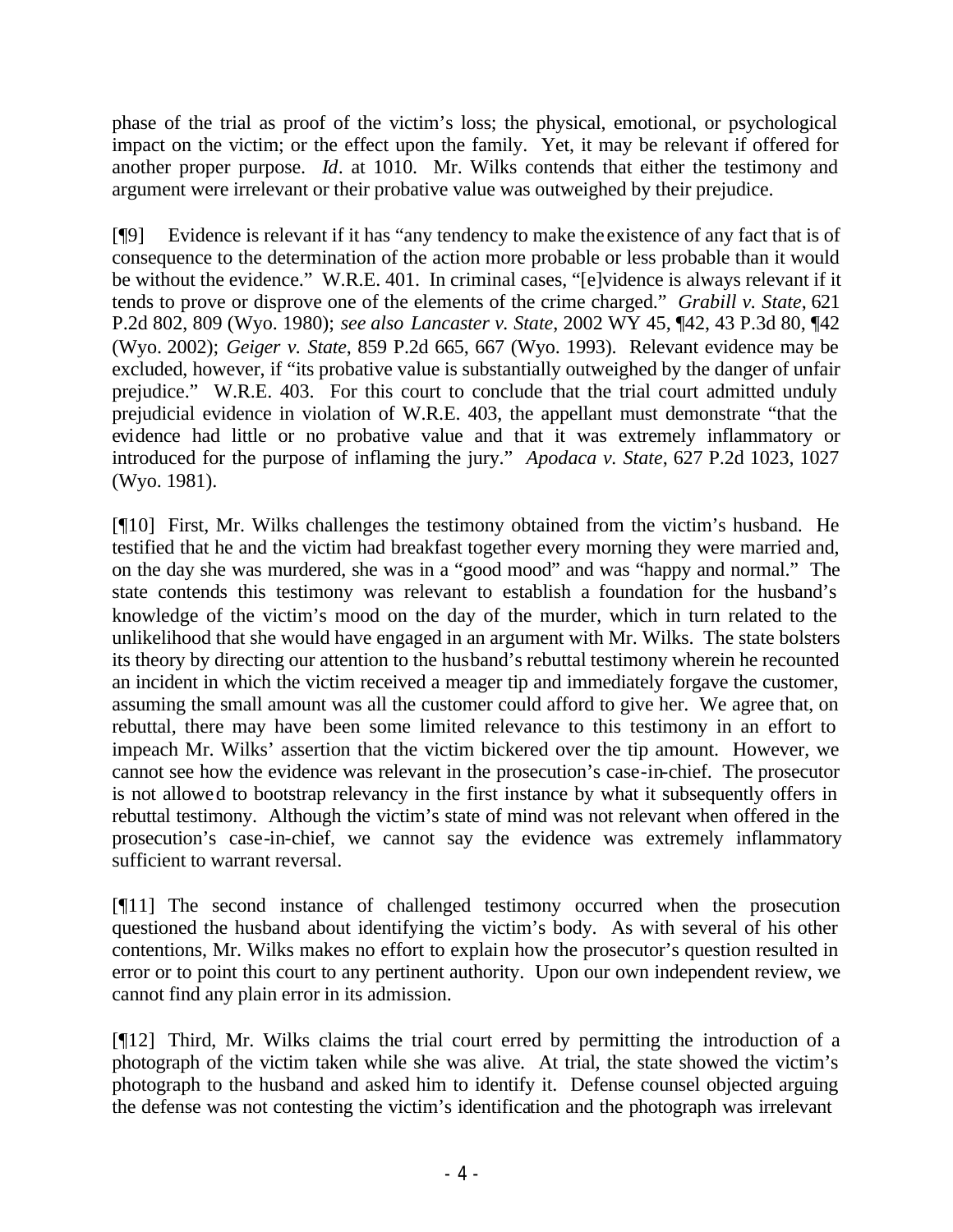and prejudicial because it tended to invoke sympathy for the victim. The state argues the introduction of the photograph was relevant to show that the victim was alive before Mr. Wilks took the actions for which he was on trial. The state's contention is wholly without merit.

[¶13] We have said:

Generally the question of admission of photographs is left to the reasonable discretion of the trial court. However, in any case of which we are aware in which a photograph was deemed properly admitted it had some probative value. This principle would seem to be applicable to the admission of any exhibit, for if that which is offered has no probative value there would appear to be no reason for its admission.

*Reeder v. State*, 515 P.2d 969, 972 (Wyo. 1973) (citations omitted); *see also Mayer v. State*, 618 P.2d 127, 130 (Wyo. 1980). We adopt the following test for the use of "in life" photographs of homicide victims:

> Photographs of homicide victims taken during life should be admitted to the jury only under very limited circumstances:

> > Photographs of [homicide] victims [taken while alive] are inadmissible unless they are relevant to some material issue and their relevancy outweighs the danger of prejudice to the defendant.... [W]here there is no purpose in introducing such pictures into evidence, such admission invokes the sympathy of the jury and constitutes error.  $(FN83)^{[3]}$

*Valdez v. Stat*e, 900 P.2d 363, 380 (Okla. Crim. App. 1995). Several witnesses testified that the victim was alive on the day of her murder. The state, therefore, did not need the photograph to establish this fact. However, an "in life" photograph is often relevant to establish the victim's identity. Although Mr. Wilks stipulated throughout trial to causing the

*Valdez v. Stat*e, 900 P.2d 363, 380 n.83 (Okla. Crim. App. 1995).

  $3$  Footnote eighty-three reads in pertinent part:

*Staggs v. State*, 804 P.2d 456, 458 (Okl. Cr. 1991). *See also Shelton v. State*, 793 P.2d 866, 870 (Okl. Cr. 1990) (concluding that "[t]his Court does not encourage the use of photographs taken of victims before their demise and we caution prosecutors to first seek other forms of proof which are less prejudicial.") . . . .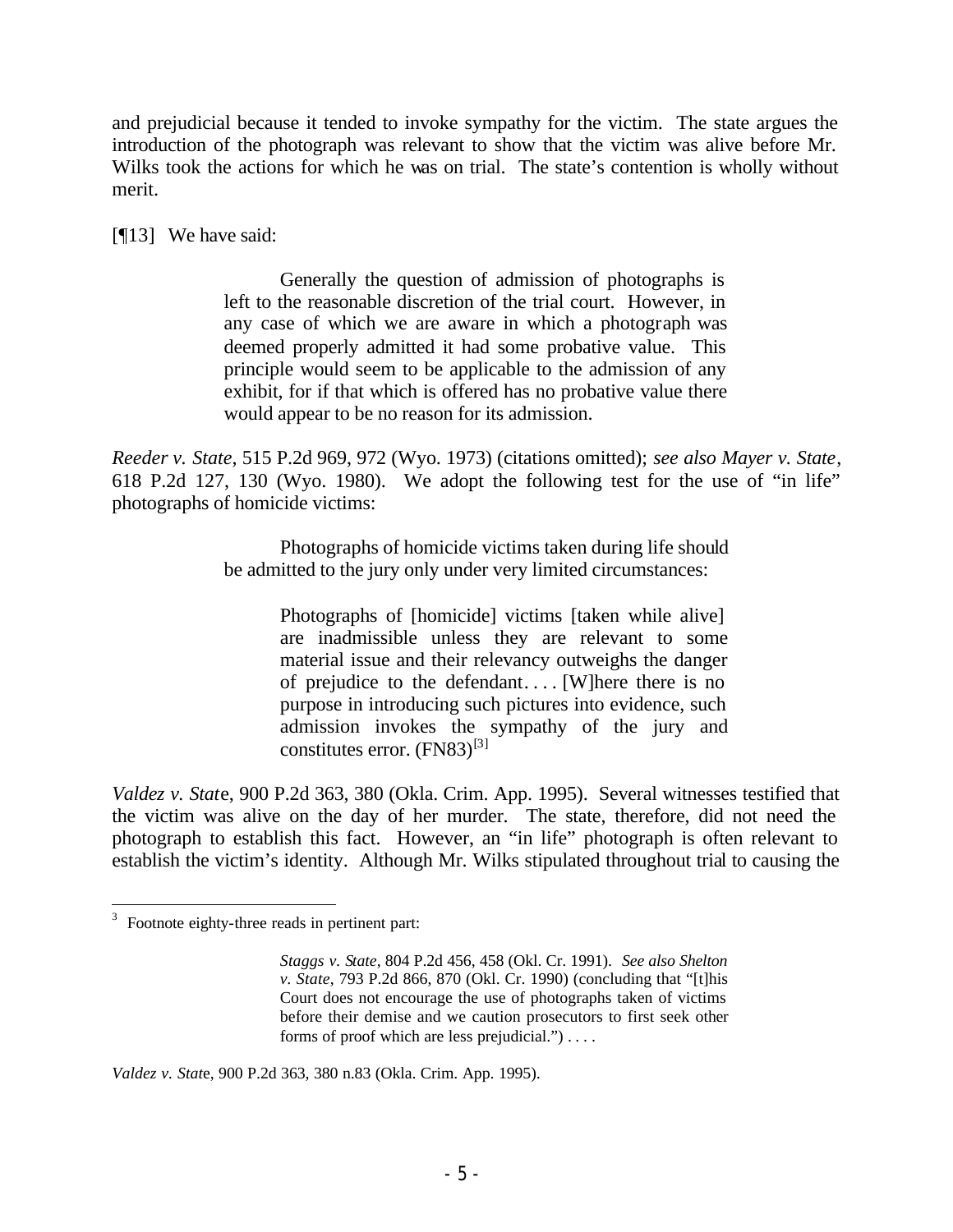victim's death and her identity was not in dispute, in every homicide case the state must establish the identity of the person killed. *State v. Broberg*, 677 A.2d 602, 610-12 (Md. 1996). Since the prosecution has the burden of proving all the elements of a crime, relevant photographs do not become inadmissible because the defendant concedes the fact and cause of the victim's death. *Seyle v. State*, 584 P.2d 1081, 1084 (Wyo. 1978). Admission of homicide victims' "in life" photographs is discouraged and should be permitted under only very limited circumstances where their relevancy outweighs the potential to inflame the jury.

[¶14] Several jurisdictions that have considered the issue have held there is no inherent prejudice in the use of a victim's life photograph. This is especially true where the jury will also view autopsy or crime scene photographs showing the victim, as was the case in this instance. *See Commonwealth v. Rivers*, 644 A.2d 710, 716 (Pa. 1994); *Broberg*, 677 A.2d at 610-12; *People v. Thompson*, 753 P.2d 37, 54 (Cal. 1988) (In Bank); *People v. Hovey*, 749 P.2d 776, 791-92 (Cal. 1988). Our review of the record reveals that the state did not spend a great deal of time introducing and discussing the photograph. Given the evidence against Mr. Wilks, there is no reasonable possibility the verdict might have been more favorable to him if the error had never occurred. Therefore, the introduction of the photograph was not prejudicial to Mr. Wilks.

[¶15] Next, he complains that two Pizza Hut employees were permitted to testify that they never saw the victim alive again and such testimony was elicited to show the trauma caused to them. We think this testimony was relevant because it tended to show the timing of the victim's death. Both witnesses were examined as to the specific events of the evening up until the time they discovered her death. The prosecutor did not explore whether the witnesses were traumatized by never seeing the victim again, and they did not elaborate. The prosecutor was simply trying to establish a timeline for the events in question; therefore, the questioning was relevant and admissible.

[¶16] Mr. Wilks additionally asserts that testimony elicited from the two Pizza Hut employees amounted to improper victim impact testimony. The prosecutor asked the employees whether they remained employees at Pizza Hut. The first witness responded in the negative and explained the reason for her departure: "Because this totally scared the bajeebers out of me. I couldn't -- I couldn't -- I couldn't function normally like I used to. I -- it just really threw me into, you know -- I felt like I was going crazy, pretty much." The second witness replied that she no longer worked for Pizza Hut "[b]ecause of -- of the incident. I couldn't -- I don't want to." We look to the analysis in *Justice* for guidance on how best to resolve this issue. In that case, the appellant argued the court erred in admitting the victims' testimony as to the impact of the crime upon them, and we held:

> It is clear that the testimony offered by the victims of this crime with respect to how it affected them in connection with their lives after the crime is absolutely irrelevant with respect to the issues before the jury. Their discussion of the impact of the crime upon them could not in any way serve to establish any of the elements of the crime of aggravated robbery. The only purpose must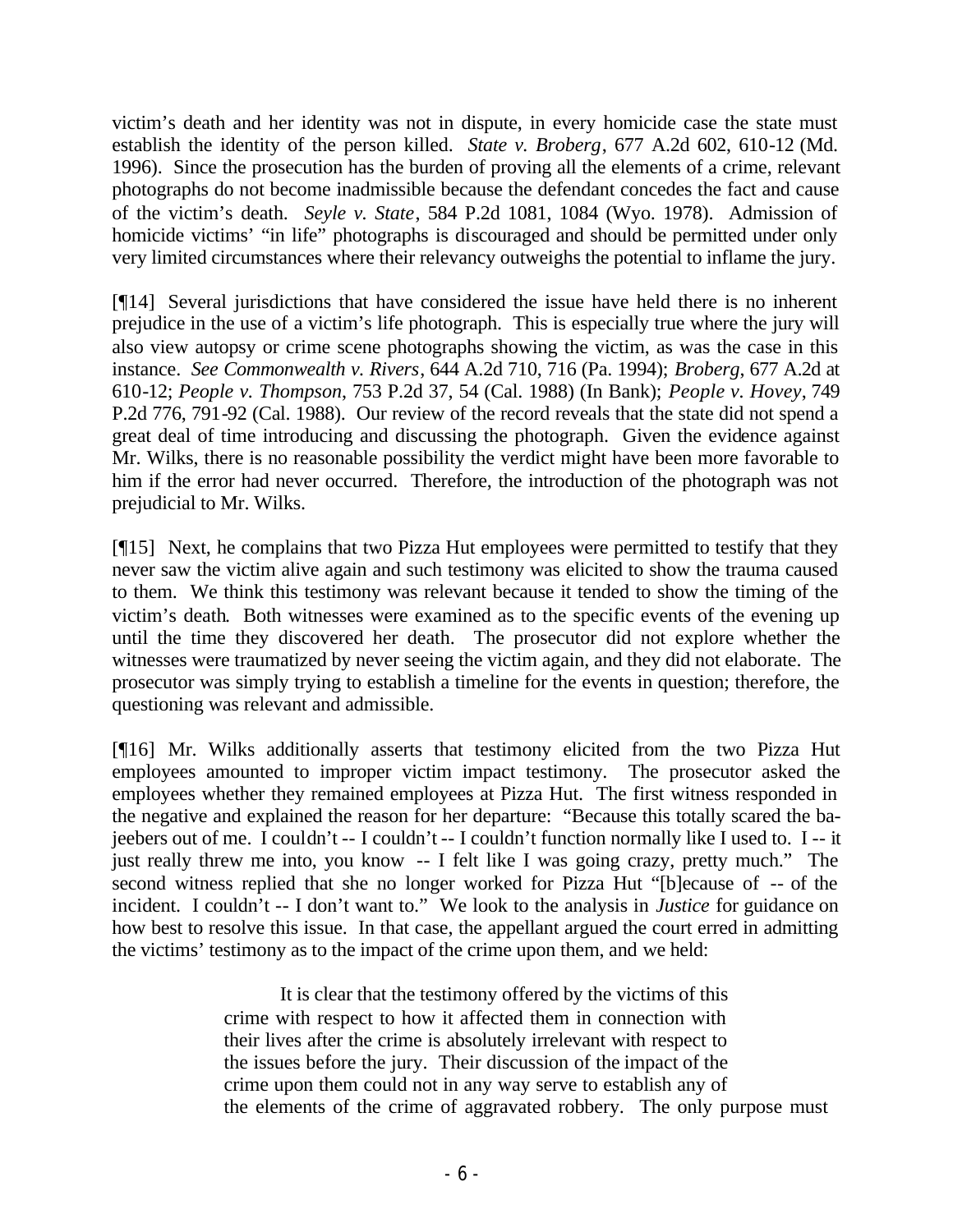have been to attempt to arouse the passions of the jury. Consequently, we are satisfied that the admission of such evidence is error, and the trial courts are cautioned not to permit such evidence to be presented unless there is a clear justification of relevance. In the context of this case, however, we are persuaded that such evidence was harmless. Given the other evidence against Justice, which the trial court aptly described as overwhelming, the admission of the testimony about the impact on the victims did not constitute prejudicial error.

*Justice*, 775 P.2d at 1010-11. Accordingly, we hold the admission of the employees' testimony was without a clear justification of relevance and was calculated to arouse the passions of the jury. However, while these individual isolated questions and answers may have been irrelevant and resulted in error, as a whole, the employees' testimony was relevant. *See Taul v. State*, 862 P.2d 649, 656 (Wyo. 1993) (holding certain answers by the victim amounted to irrelevant victim impact testimony; however, the testimony was harmless because, as a whole, it was clearly relevant). The first witness testified that she took Mr. Wilks' pizza order over the telephone, and the second witness arrived at the crime scene while searching for the victim. Therefore, in light of their entire testimony, the remarks by the two witnesses that amounted to irrelevant victim impact statements did not result in material prejudice to Mr. Wilks.

[¶17] Finally, Mr. Wilks contends the prosecutor made several remarks in closing argument and rebuttal that amounted to impermissible victim impact remarks. We believe his argument essentially asserts claims of prosecutorial misconduct, and we will, therefore, address those claims in that section of this opinion.

## **B. Character Evidence**

[¶18] Mr. Wilks argues the prosecution elicited improper testimony from his former employer who testified that she fired him in September of 1999 because he was in a physical altercation with another employee. He maintains this evidence was irrelevant, prejudicial, remote in time, and tended to make him look habitually violent, which is by definition an improper use of character evidence. He claims the trial court additionally erred in admitting a former co-employee's testimony regarding occasional derogatory comments he made. The trial court allowed the testimony under W.R.E. 801(d)(2), an admission by a party opponent. Again, Mr. Wilks asserts the remarks were irrelevant, remote in time, and prejudicial character evidence.

[¶19] We have said:

"Evidentiary rulings are within the sound discretion of the trial court and include determinations of the adequacy of foundation and relevancy, competency, materiality, and remoteness of the evidence. This court will generally accede to the trial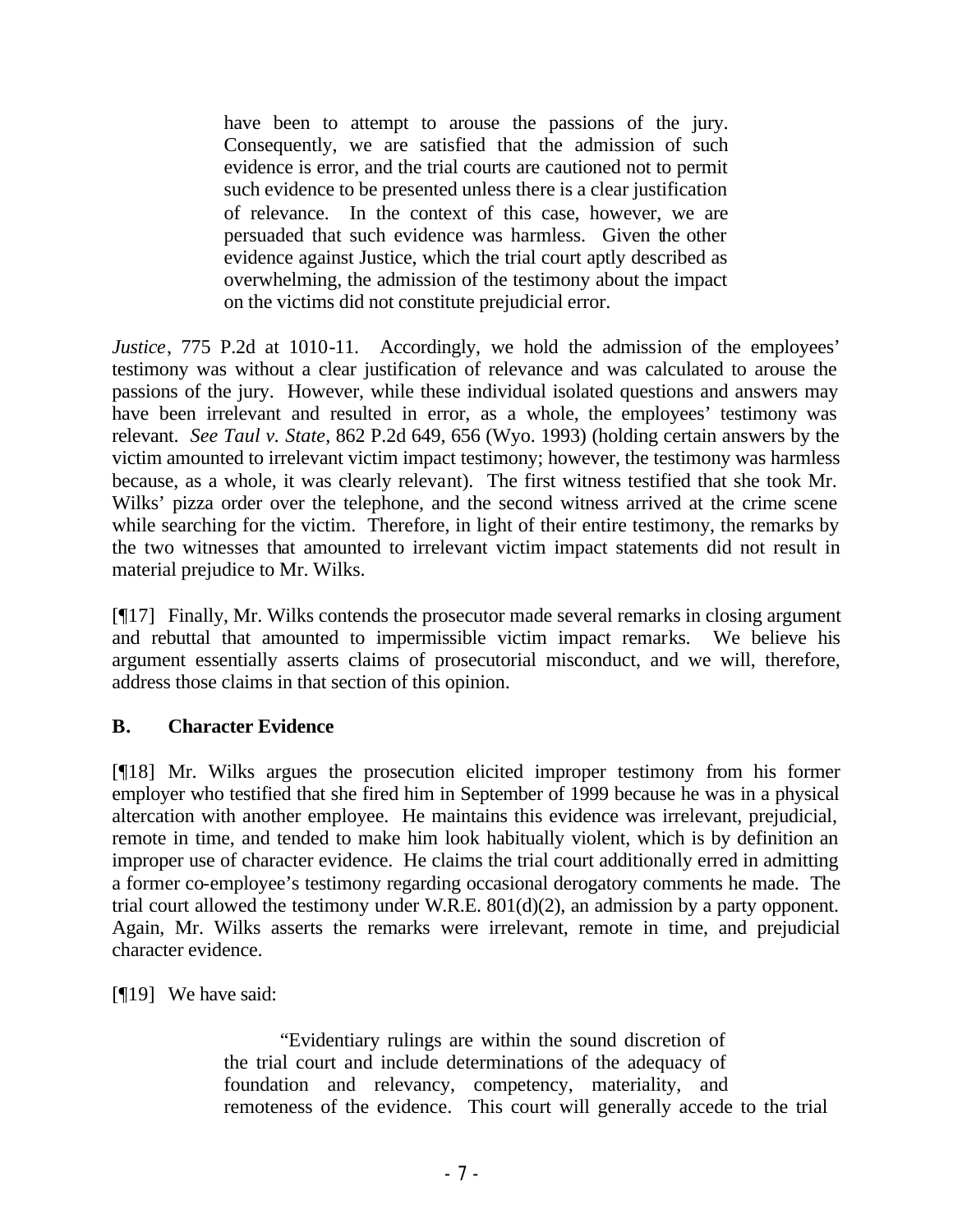court's determination of the admissibility of evidence unless that court clearly abused its discretion." *Solis v. State*, 981 P.2d 34, 36 (Wyo. 1999) (citation omitted). We have described the standard of an abuse of discretion as reaching the question of the reasonableness of the trial court's choice. Judicial discretion is a composite of many things, among which are conclusions drawn from objective criteria; it means exercising sound judgment with regard to what is right under the circumstances and without doing so arbitrarily or capriciously. "In the absence of an abuse of discretion, we will not disturb the trial court's determination." [*Griswold v. State*, 2001 WY 14, ¶7, 17 P.3d 728, ¶7 (Wyo. 2001).] The burden is on the defendant to establish such abuse.

*Skinner v. State*, 2001 WY 102, ¶25, 33 P.3d 758, ¶25 (Wyo. 2001), *cert denied*, 122 S. Ct. 1554 (2002) (some citations omitted).

[¶20] Relevant evidence is defined as "evidence having any tendency to make the existence of any fact that is of consequence to the determination of the action more probable or less probable than it would be without the evidence." W.R.E. 401. "Evidence which is not relevant is not admissible." W.R.E. 402. During oral arguments, the state conceded that the witnesses' testimony was not relevant. We agree that this type of evidence was not relevant to prove or disprove any of the elements of first-degree murder or its lesser-included offenses. Therefore, we hold the trial court abused its discretion by allowing the testimony into evidence.

[¶21] We must ascertain whether the error affects any substantial rights of the accused, providing grounds for reversal, or whether it is harmless. The harmless error standard is set out in W.R.A.P. 9.04: "Any error, defect, irregularity or variance which does not affect substantial rights shall be disregarded by the reviewing court." *See also* W.R.Cr.P. 52(a). An error is harmful if there is a reasonable possibility that the verdict might have been more favorable to the defendant had the error never occurred. To demonstrate harmful error, the defendant must show prejudice under "circumstances which manifest inherent unfairness and injustice, or conduct which offends the public sense of fair play." *Johnson v. State*, 790 P.2d 231, 232 (Wyo. 1990). Under our harmless error analysis, we must judge whether the jury's verdict might have been different but for the witnesses' testimony. There are circumstances in this case which tend to alleviate any unfairly prejudicial effect the testimony may have caused. First, defense counsel effectively neutralized the suggestion that Mr. Wilks was violent or prone to vengeance on the cross-examination of both witnesses. Second, Mr. Wilks failed to show how he was prejudiced by the alleged improper testimony. In addition to the challenged testimony, the jury heard Mr. Wilks' own statement to the police wherein he admitted he shot the victim in the face after an argument concerning his meager tip. Based on the entire record, a reasonable possibility does not exist that, in the absence of the witnesses' testimony, the verdict might have been more favorable to Mr. Wilks. Therefore, we find these evidentiary errors to be harmless.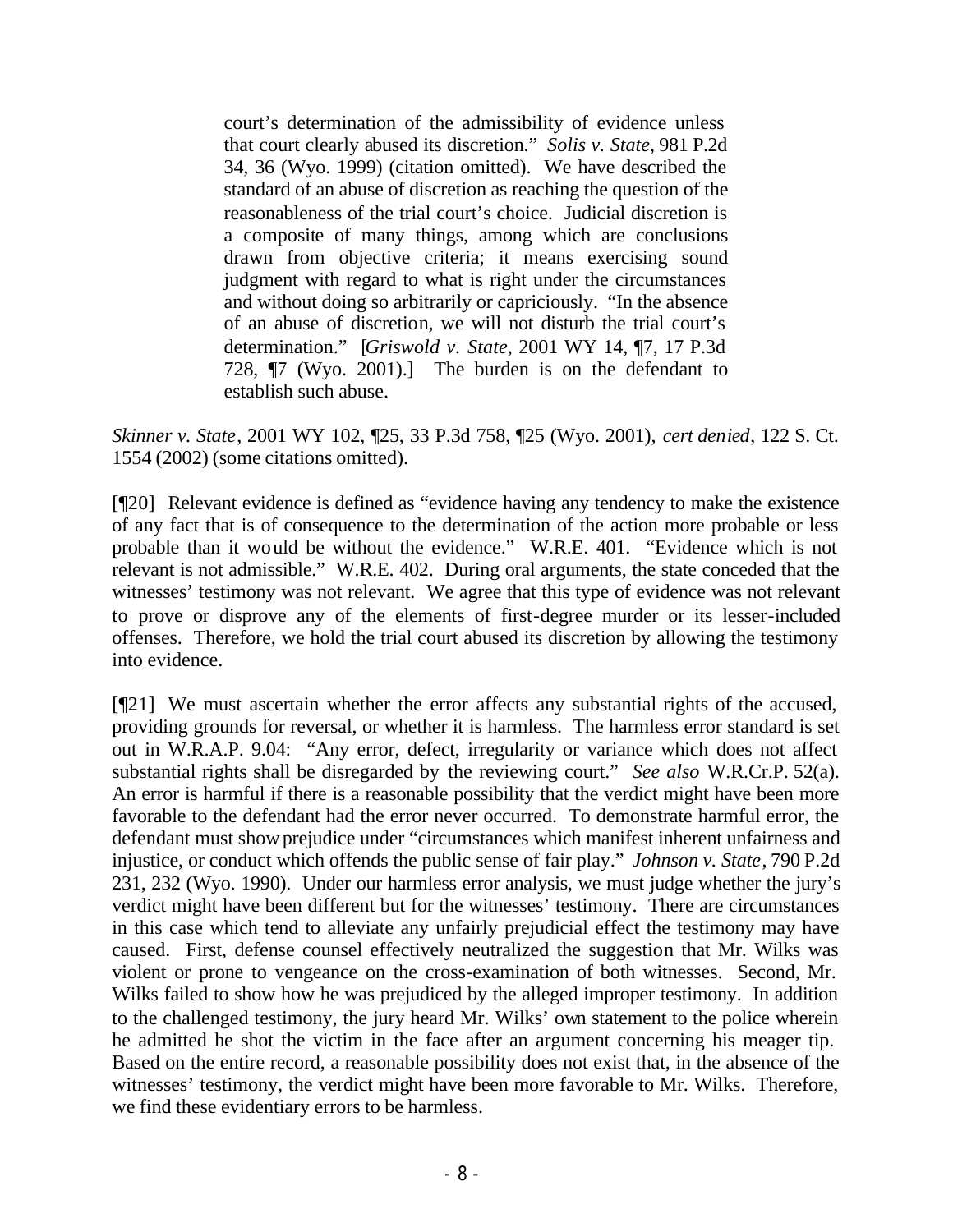#### **C. Lay Testimony**

[¶22] Whether or not Mr. Wilks was intoxicated at the time of the murder and, if so, to what extent he was intoxicated were important issues at trial.<sup>4</sup> The state offered lay testimony concerning his level of intoxication. A Pizza Hut employee took his pizza order over the telephone and testified that, in her opinion, he did not sound intoxicated or exhibit any of the typical signs of intoxication. She based her opinion on her prior experience in taking telephone orders from intoxicated customers. Mr. Wilks complains the trial court erred when it improperly admitted this testimony in violation of W.R.E. 701. The burden is on the appellant to establish the trial court's evidentiary ruling was an abuse of discretion. *Skinner*, 2001 WY 102, ¶38.

[¶23] W.R.E. 701 authorizes lay witness testimony under the following circumstances:

If the witness is not testifying as an expert, his testimony in the form of opinions or inferences is limited to those opinions or inferences which are (a) rationally based on the perception of the witness and (b) helpful to a clear understanding of his testimony or the determination of a fact in issue.

In *State v. Cantrell*, 64 Wyo. 132, 186 P.2d 539 (1947), numerous lay witnesses were permitted to testify at trial that, based on their personal observations of the defendant, the defendant was intoxicated. We upheld the trial court's admission of the opinions concluding that lay witnesses may testify as to a defendant's intoxication provided the witnesses state the facts on which they base their opinion. 186 P.2d at 546. Our decision was based on the general proposition that most adults are sufficiently experienced with people who have been drinking to offer an opinion as to whether a person is, in fact, intoxicated from alcohol based on their personal observations. *Id.; see also State v. Nobach*, 2002 MT 91, ¶15.

> The determination whether a person is intoxicated is open to the observation of all persons without the necessity of peculiar scientific knowledge. The recognition of intoxication, however, is one of those matters which involves the statement of the impression or belief in the mind of the witness produced by various circumstances which cannot be made intelligible to the jury apart from the impression they create. Since a description of the appearance of a person, his or her acts, gestures, looks,

<sup>&</sup>lt;sup>4</sup> Mr. Wilks was charged with first-degree murder, a specific intent crime. Intoxication may negate a specific intent crime but is not a defense to a general intent crime. *Streitmatter v. State*, 981 P.2d 921, 927 (Wyo. 1999). Ultimately, Mr. Wilks was acquitted of first-degree murder and convicted of second-degree murder–a general intent crime.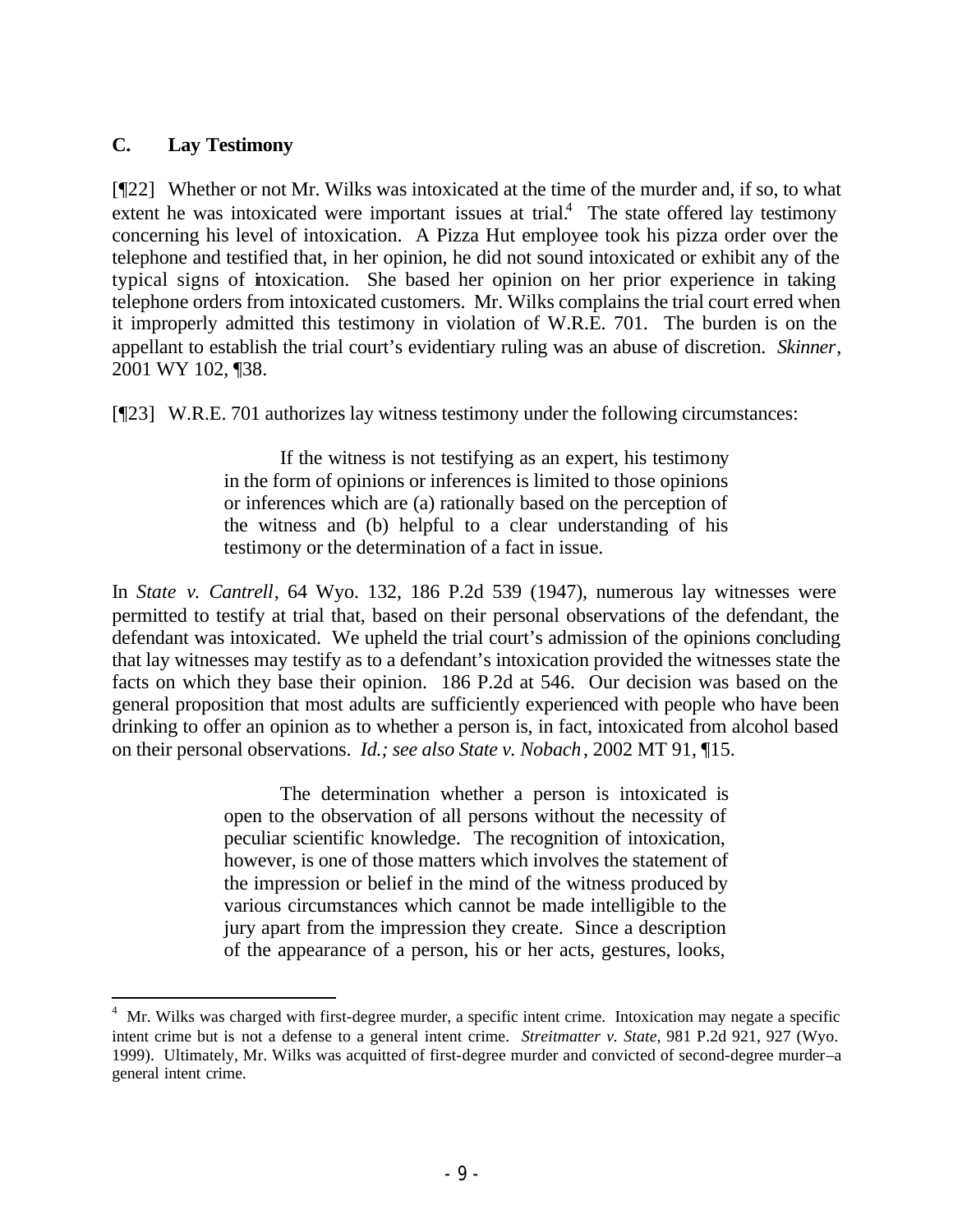and other indications of a state of sobriety or of intoxication which make the impression on one's mind as to whether a person is sober or intoxicated is regarded as practically impossible, a witness who has had the opportunity to observe the facts forming the basis of his or her opinion may therefore give an opinion as to whether the person was intoxicated at the particular time in question.

31A Am. Jur. 2d *Expert and Opinion Evidence* § 209 at 212-13 (1989).

[¶24] Here, the witness' opinion that Mr. Wilks was not under the influence of alcohol was sufficiently based on her personal observations. She initially testified as to the commonly recognizable signs of intoxication and explained her extensive experience in taking telephone orders from intoxicated customers and generally being around intoxicated persons. She then detailed her opportunity to observe Mr. Wilks' voice on the telephone. He repeatedly gave meticulous directions to his home and did not express any confusion as to what type of pizza he desired, and, although he spoke quietly, the witness was able to satisfactorily understand him throughout the entire telephone conversation. Based on her personal observations and experience, the witness concluded Mr. Wilks was not intoxicated.

[¶25] Mr. Wilks argues the witness was not in a suitable position to determine whether he was intoxicated because she had only an aural perception of him. An aural perception is one form of an observation, and a witness can adequately discern certain characteristics from such a perception. We will not limit the type of perceptions a witness must experience, especially given this court liberally construes W.R.E. 701 in favor of admitting opinion evidence of lay witnesses. *Rhoades v. K-Mart Corporation*, 863 P.2d 626, 633 (Wyo. 1993). It is the jury's function to determine the weight to be given the evidence. In this case, the witness was entitled to rely on her lay experience and form an opinion which (1) was rationally based on her aural perception of Mr. Wilks and (2) was helpful to the jury's determination of whether he was intoxicated at the time of the murder. Accordingly, we perceive no error in the admission of the witness' lay opinion testimony.

## **D. Prosecutorial Misconduct**

[¶26] Mr. Wilks advances several instances of alleged prosecutorial misconduct that occurred during closing argument.

> Prosecutorial misconduct "has always been condemned in this state." *Earll v. State*, 2001 WY 66, ¶9, 29 P.3d 787, ¶9 (Wyo. 2001) (quoting *Valerio v. State*, 527 P.2d 154, 156 (Wyo. 1974)). Whether such misconduct has been reviewed on the basis of harmless error, W.R.Cr.P. 52(a) and W.R.A.P. 9.04, or on the basis of plain error, W.R.Cr.P. 52(b) and W.R.A.P. 9.05, this Court has focused on whether such error affected the accused's "substantial rights." *Id.* "The accused's right to a fair trial is a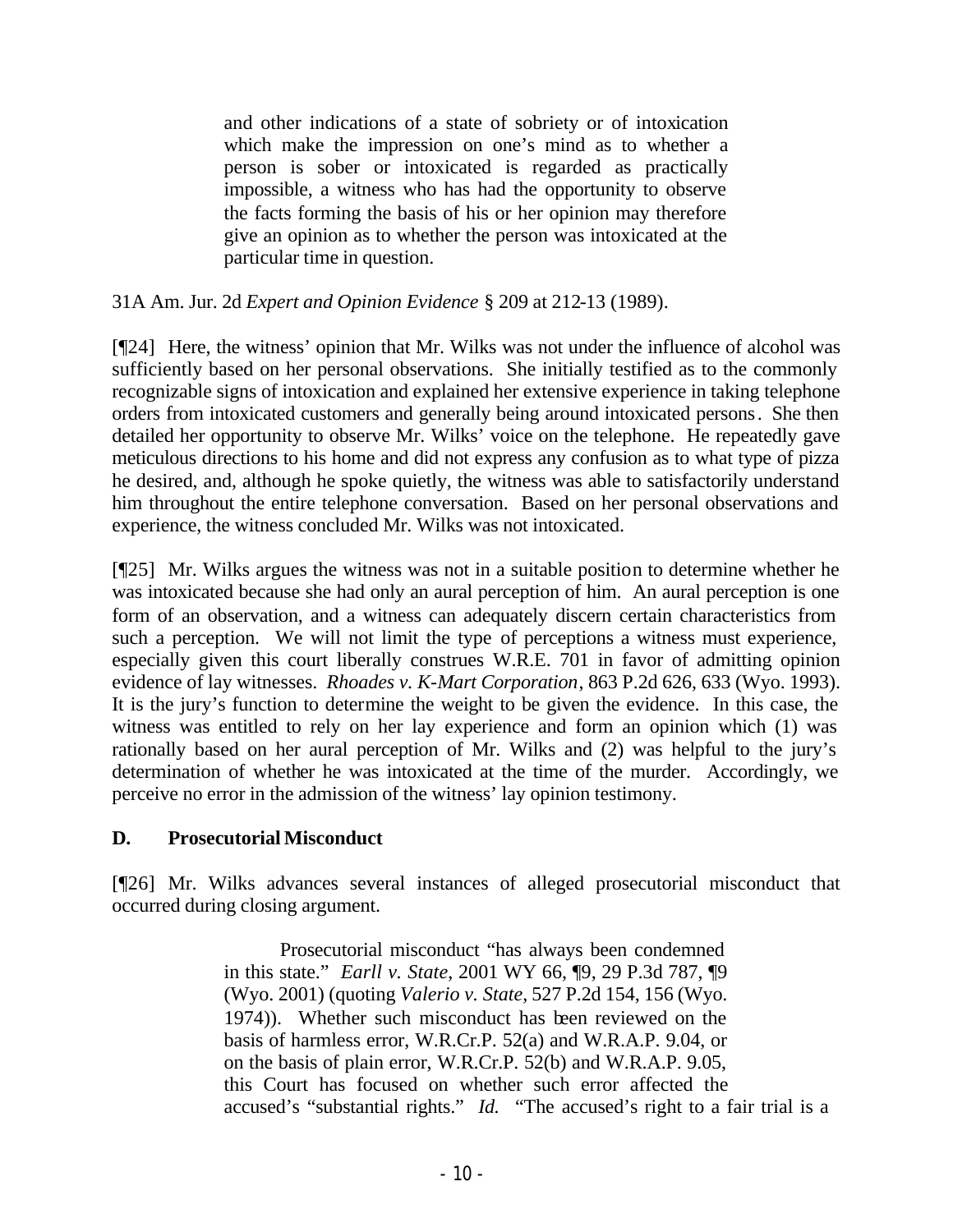substantial right. Wyo. Const. art. 1, §§ 6, 9, and 10; *and see*, *e.g*., *Jones v. State*, 580 P.2d 1150, 1154 (Wyo. 1978)." *Id.*  "Before we hold that an error has affected an accused's substantial right, thus requiring reversal of a conviction, we must conclude that, based on the entire record, a reasonable possibility exists that, in the absence of the error, the verdict might have been more favorable to the accused." *Id.*

*O'Brien v. State*, 2002 WY 63, ¶35, 45 P.3d 225, ¶35 (Wyo. 2002) (citation omitted). "In reviewing a claim of prosecutorial misconduct in closing argument, the court looks at the entire record to determine whether the defendant's case was so prejudiced by the improper comments as to result in the denial of a fair trial." *Burton v. State*, 2002 WY 71, ¶11, 46 P.3d 309, ¶11 (Wyo. 2002). We judge the challenged comments in the context of the prosecutor's entire argument, considering the context of the statements and comparing them with the evidence produced at the trial. *Id*. The burden of establishing prosecutorial misconduct rests upon the appellant who raises the issue. The plain error standard of review set out in our discussion of the first issue applies here as well given the defense did not object to any of the challenged statements.

[¶27] In *Trujillo v. State*, 2002 WY 51, ¶5, 44 P.3d 22, ¶5 (Wyo. 2002), this court set forth the following broad guidelines found in the Standards for Criminal Justice which are applicable to a prosecutor's arguments to a jury:

> (a) The prosecutor may argue all reasonable inferences from evidence in the record. It is unprofessional conduct for the prosecutor intentionally to misstate the evidence or mislead the jury as to the inferences it may draw.

> (b) It is unprofessional conduct for the prosecutor to express his or her personal belief or opinion as to the truth or falsity of any testimony or evidence or the guilt of the defendant.

> (c) The prosecutor should not use arguments calculated to inflame the passions or prejudices of the jury.

> (d) The prosecutor should refrain from argument which would divert the jury from its duty to decide the case on the evidence, by injecting issues broader than the guilt or innocence of the accused under the controlling law, or by making predictions of the consequences of the jury's verdict.

> (e) It is the responsibility of the court to ensure that final argument to the jury is kept within proper, accepted bounds.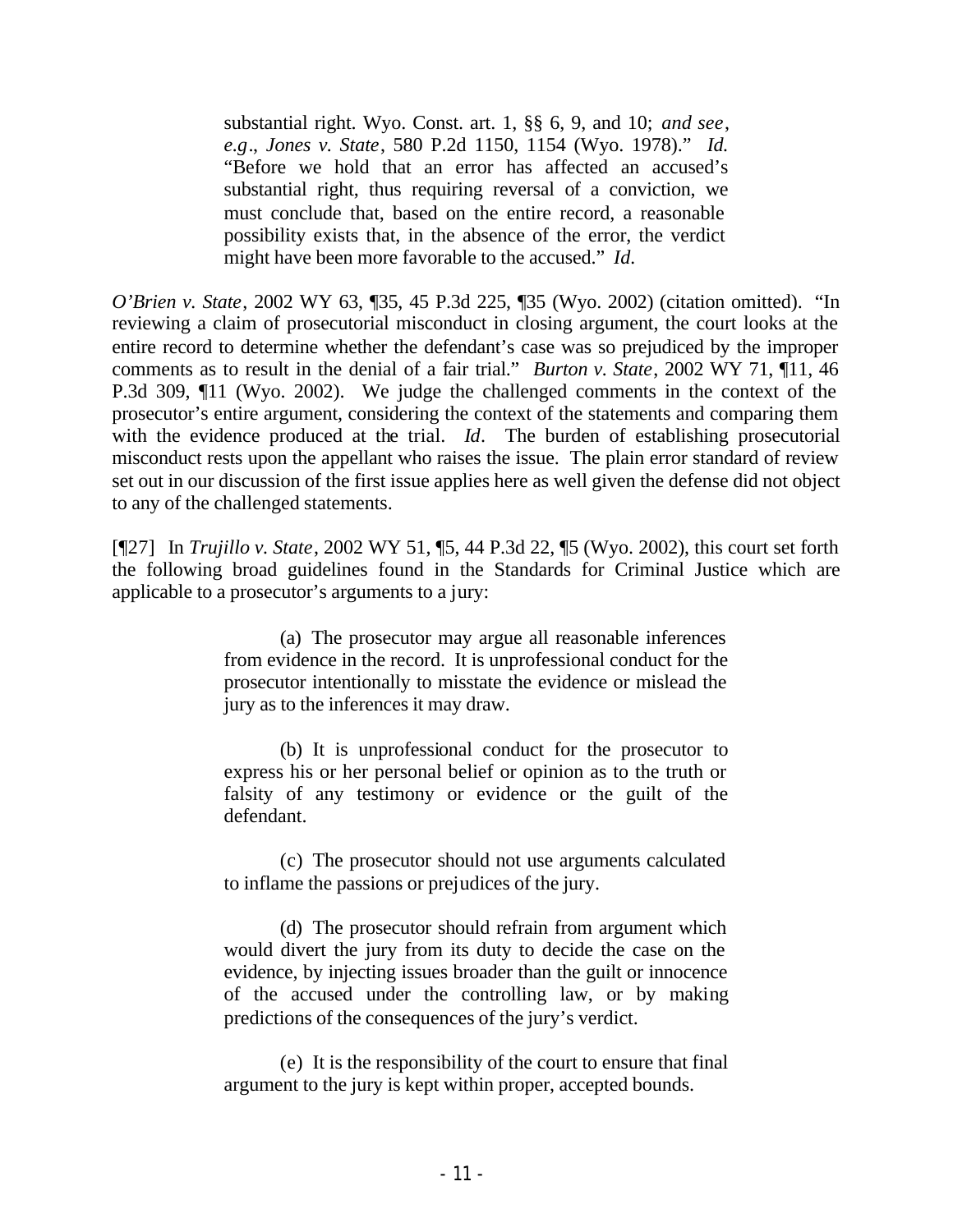I A.B.A., Standards for Criminal Justice 3-5.8 at 3.87 to 3.88 (2d ed. 1980). We will analyze each of Mr. Wilks' claims based upon the Standards for Criminal Justice.

[¶28] Mr. Wilks asserts the prosecutor committed misconduct when he said to the jury, "Do your duty, please, and find the Defendant guilty of First Degree Murder." We are required to look at this statement in the context it was made. The full context of the prosecutor's statement is as follows:

> Read the law. Please follow the law. It's all there for you. I don't want you to twist it, I don't want you to turn it. Just read it as it is and apply the facts to the law.

> There is no triumph greater that the ascertainment of the truth. That's your job. Do your duty, please, and find the Defendant guilty of First Degree Murder.

"Generally, an exhortation to the jury to 'do the right thing,' to 'do your job,' or to 'do your duty' is error if it 'imples' that, in order to do so, it can only reach a certain verdict, regardless of its duty to weigh the evidence and follow the court's instructions on the law.'" *Jackson v. State*, 791 So. 2d 979, 1029 (Ala. Crim. App. 2000), *cert. denied*, 532 U.S. 934 (2001) (quoting *Arthur v. State*, 575 So. 2d 1165, 1185 (Ala. Crim. App. 1990)). Such a statement may also run afoul of the admonition against injecting issues broader than the guilt or innocence of the accused. *See* Standards for Criminal Justice 3-5.8(d), *supra*. When this statement is read in context, it is clear the prosecutor was not telling the jury that fulfillment of its duty could be achieved only through a first-degree murder conviction. Rather, the prosecutor explicitly encouraged the jury to do its duty and ascertain the truth and to apply the evidence to the given law. When the statement is reviewed in context, it is apparent there was not a transgression of a clear and unequivocal rule of law.

[¶29] Mr. Wilks' second allegation of prosecutorial misconduct is not supported by any authority whatsoever. He claims the prosecutor erred in rebuttal by telling the jury the case was "about justice for [the victim], and it's about justice in the larger sense, and to call what happened to [the victim] Manslaughter would be a disservice to both of those things." Without a proper plain error analysis, Mr. Wilks cannot satisfy his burden of establishing prosecutorial misconduct.

[¶30] Next, he maintains the prosecutor misstated the evidence by stating, "[a]t some point, [Mr. Wilks] said, 'I am going to shoot this lady in the face.'" He claims nobody knows what occurred on the night in question and there is no evidence in the record to show he made such a calculated decision. While a prosecutor is not permitted to intentionally misstate the evidence or mislead the jury, he may reflect upon the evidence admitted at trial and draw reasonable inferences from that evidence. *Burton*, 2002 WY 71, ¶15. That he decided at some point to shoot the victim is a reasonable inference to be drawn from the evidence based upon the fact that he admitted aiming the gun, pulling the trigger, and shooting her. Mr. Wilks fails to establish the second prong of the plain error analysis.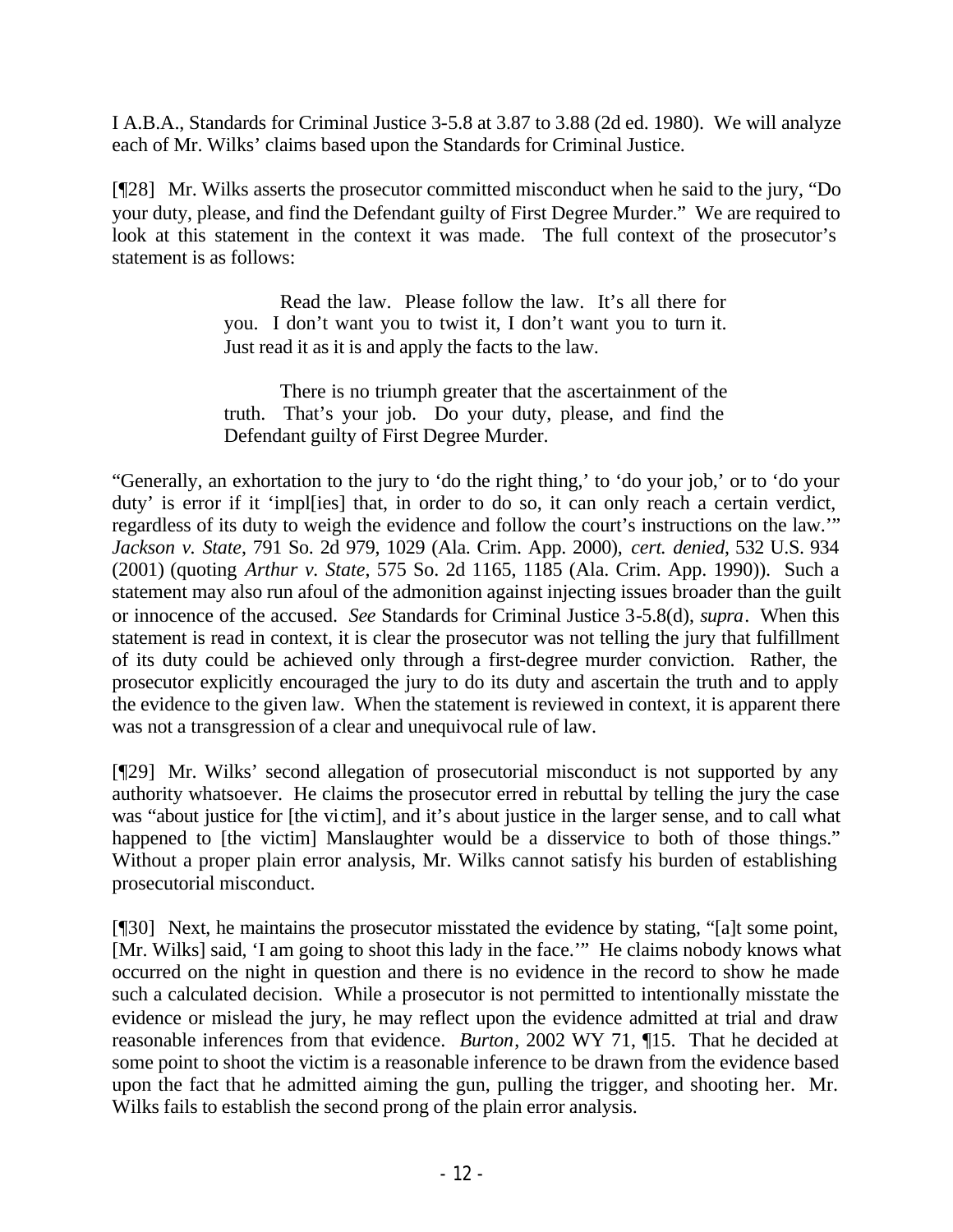[¶31] His next claim of error arises when the prosecutor discussed from where Mr. Wilks retrieved the gun used in the murder. The prosecutor said, "He took a revolver, we don't know from where. There was a holster on his bed. He might have went all the way back there. 'Hold on a second. Let me get the money.' He came back with that revolver." He asserts the only evidence before the jury as to the location of the gun was introduced through his statement to the police when he said he kept the gun in the front of his waist the entire day. However, the police did find a gun holster on his bed that fit the gun used in the murder. The prosecutor is permitted to argue all reasonable inferences from the evidence. *See* Standards for Criminal Justice 3-5.8(a), *supra*.

> "'Closing arguments are meant to be just that, arguments premised upon the evidence already submitted to the jury. Prosecutors are no more limited in their closing than defense counsel. *They may review the evidence and suggest to the jury inferences based thereon.* The purpose of closing arguments is to allow counsel to offer ways of viewing the significance of the evidence. However, there are limits, not only on prosecutors, but on all attorneys.'" *Schmunk v. State*, 714 P.2d 724, 742 (Wyo. 1986) (quoting *Browder v. State*, 639 P.2d 889, 893 (Wyo. 1982) (emphasis in original)).

*McLaughlin v. State*, 780 P.2d 964, 970 (Wyo. 1989). The prosecutor was careful to say nobody knew where Mr. Wilks retrieved the gun from but one possible inference was that he retrieved it from his bed. The comment was well within the latitude given prosecutors in presenting the state's case; therefore, we find no error.

[¶32] Mr. Wilks contends prosecutorial misconduct arose from the following statement: "[T]he Defense wants to tell you, this is Manslaughter. Well, that's getting away with murder." Again, Mr. Wilks did not cite any authority to support his assertion that this statement resulted in error. "[A] prosecutor must be free to present arguments with logical force and vigor." Standards for Criminal Justice 3-5.8 at 3.88 (Commentary), *supra*. We conclude the prosecutor's statements were merely rhetorical and not improper; therefore, they did not amount to error–plain or otherwise.

[¶33] Finally, Mr. Wilks points to the following remarks in the prosecutor's closing argument:

> He watched her as she fell to the ground onto the cold concrete and the life ran from her face, walked past her, didn't know whether she was dead, whether she was going to bleed to death, whether she was going to freeze to death, walked right past her as blood was running out of her head when she was alone, and he got in his car and he drove away. Left her there alone. He didn't know if she was dead at that time; just left her there bleeding on the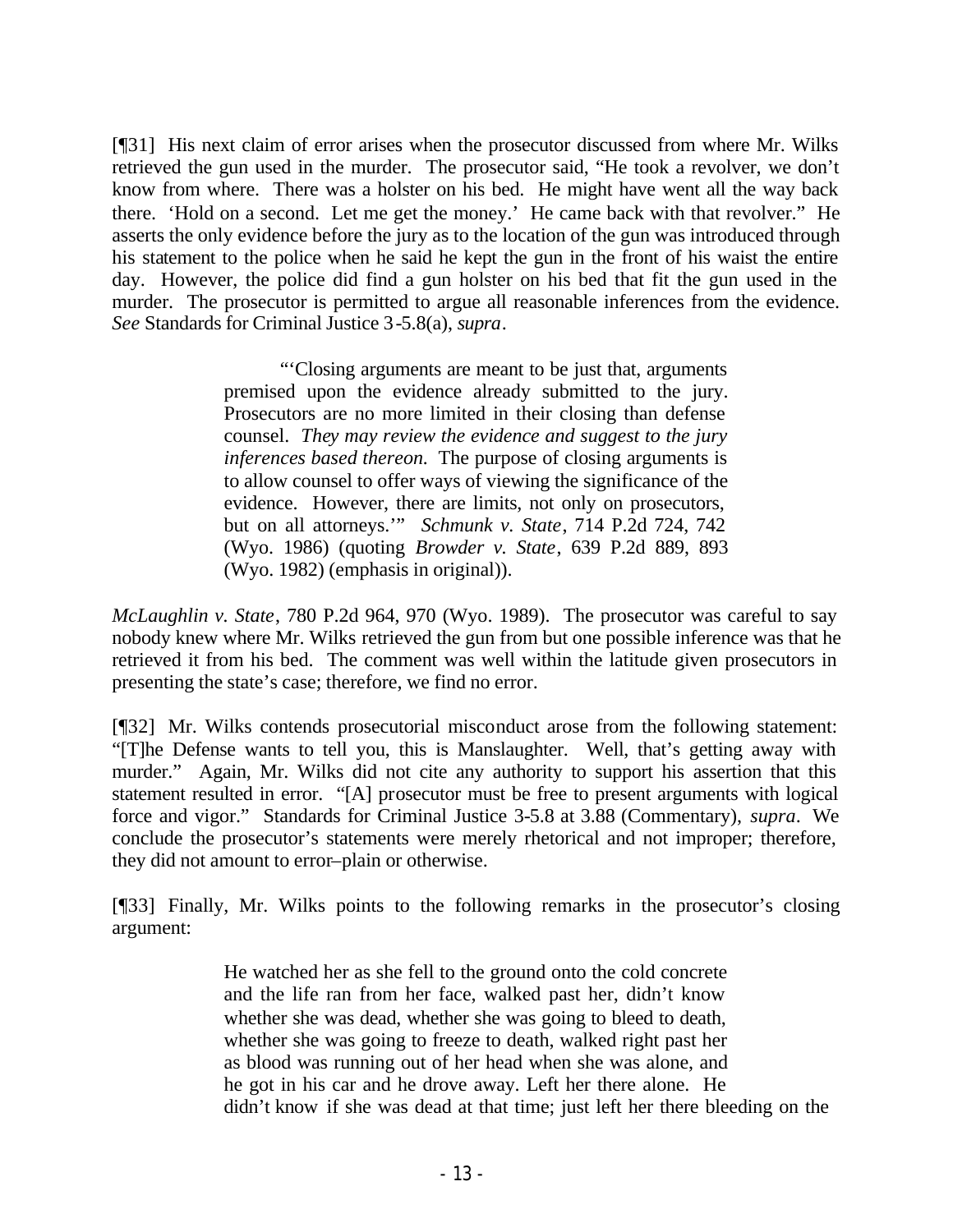concrete. He had just shot a complete stranger, the lady delivering the pizza, had just shot that lady right in the face, and then walked past her and got in his car and drove away.

[The victim] laid there, and the pathologist told you she died, that her body laid there, and it passed alone. No family or friends there to support her, nobody to hold her hand, and where today, where today, right now, as we speak, is that suicidal murderer? Where's the guy who had the loaded gun and the Defense wants you to think was suicidal? Where is he? Right there. Alive, well, surrounded by his family, his support. He's right there. You can see him. He's alive. [The victim] is in the ground. She was alive. She was alive. He stole her life.

He's suicidal. He had a loaded gun in his hands. She was this, and now she's this. And he's sitting there surrounded by his family. You'll see that photo. I don't want to shove that in your face, but the officers told you her eyes were open and they were fixed. The last thing she got to see was a stranger, a complete stranger, who she came to his house to deliver a pizza, who he beckoned to his house and killed. The last thing she saw was the wrong side of this gun being held by that man right there. The last thing she saw was him draw it right to her face and maliciously pull the trigger. That's it. She went to deliver a pizza, he murdered her, and now she's dead. Those are facts.

. . . .

You've heard from the Defense from jury selection, opening and all the way throughout, this is about Ryan. We're here about Ryan. Well, it's not. This is about Ryan, the coldblooded murderer. This is about Ryan who murdered [the victim], who ended a stranger's life and left her on the cold concrete to die. Have mercy, compromise, reduce it. It's only a Manslaughter. Give him a break. Well, who's not here to ask for a break? He didn't show her any mercy. She didn't get a chance to beg for her life. She didn't get a chance to mount her defense. Ryan Lee Wilks showed her no mercy.

[The victim] didn't get a chance to explain how she had some living left to do, how she wasn't ready to die, how she had had some bad things happen in her life but wanted to live on and make it better. She didn't get to sit there and explain that she may have had a Christmas without a tree, that she may have had some bad relations with family. She didn't get a chance to beg for that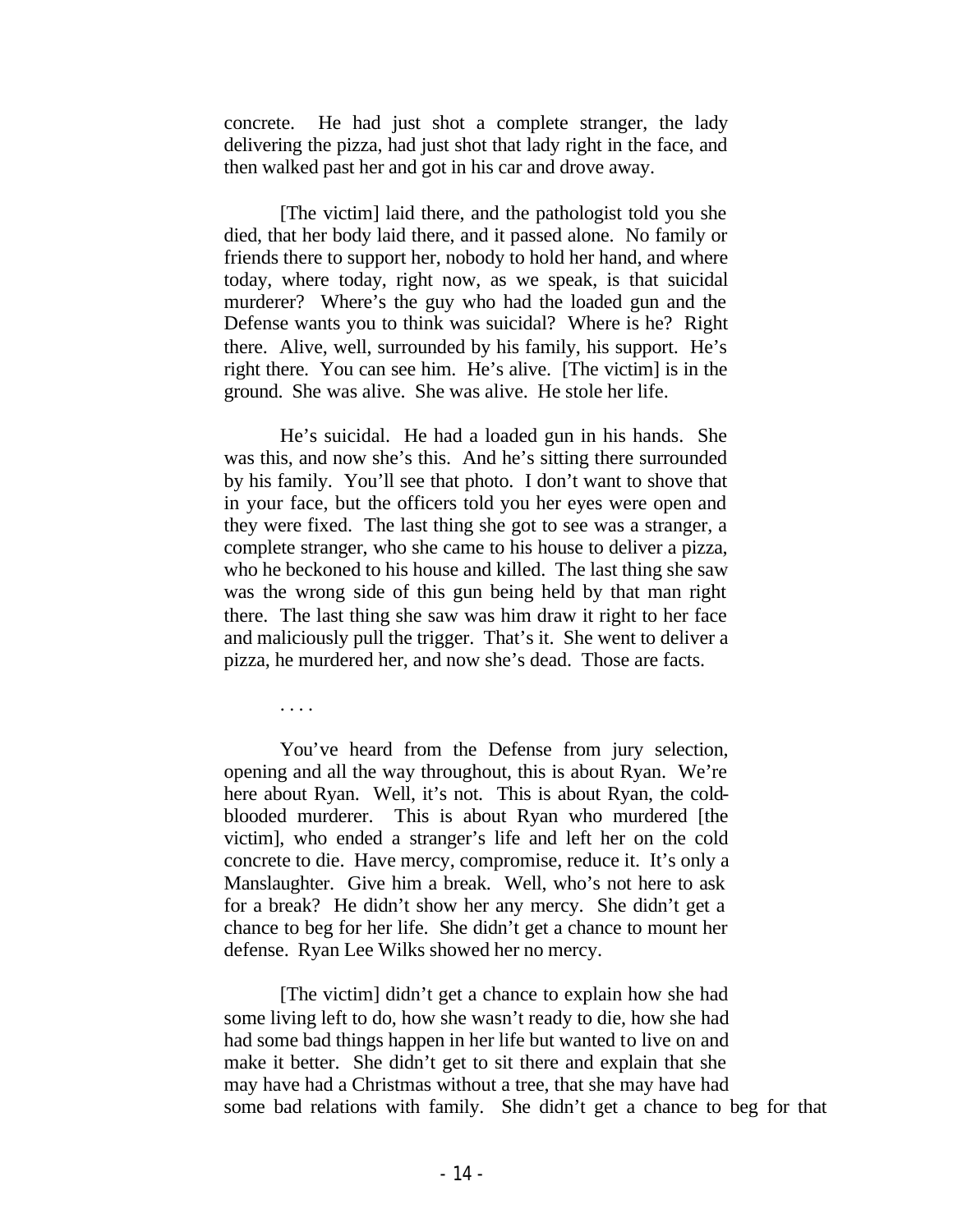mercy, and he didn't give her that chance. Not once. Shot her dead, murdered her. No, she didn't get mercy. She was shot in the face by a total stranger and left alone to die.

. . . .

[The victim] didn't choose death. By all accounts that you heard, she was happy. She liked to get out and socialize with people. She didn't choose to die. That wasn't her choice. He chose that for her. He chose the time, the place and the manner that she would die. She had no choices.

The prosecution continued on rebuttal:

"Of death I dreamed." Ladies and gentlemen, maybe for the Defendant death is some romanticized idea that we can be obsessed with in heavy [metal] music and poetry, and it's some romantic idea about escape from a cruel world where he can't hold a job and he's got a drinking problem. For [the victim] and her family, death is not some romanticized dream. It's a harsh reality that they are going to have to live with today and every day the rest of their lives.

Of death I dreamed indeed. The Defense says this is the evidence, poetry and a suicide note that was never used. It was in his pocket folded up after [the victim] had laid dead for hours and her blood was frozen on the sidewalk.

Mr. Wilks additionally posits it was error for the prosecutor to state the victim died "alone on that concrete." Finally, he complains the prosecutor improperly talked about an "interval" of time when Mr. Wilks "would have had to see the horror in her eyes as she finally, in the last second, realized what's going on, and after seeing the horror in her eyes, he had to do the final act."

[¶34] Again, Mr. Wilks failed to make a contemporaneous objection to the prosecutor's remarks. Rather than providing this court with a comprehensive plain error analysis, Mr. Wilks relies on conclusory statements to support his claim. As we have repeatedly stated, a prosecutor is permitted to argue all reasonable inferences from the evidence presented at trial so long as the argument is not calculated to inflame the passions or prejudices of the jury. *See* Standards for Criminal Justice 3-5.8(a), (c), *supra*. Arguing all reasonable inferences from the evidence is precisely what the prosecutor did in this case, albeit with an element of vigorous rhetoric. The sole case Mr. Wilks relies on to assert error is *Justice*, which we discussed previously in this opinion. In *Justice*, we recognized that testimony offered by the crime victims with respect to how their lives were affected after the crime was absolutely irrelevant. 775 P.2d at 1010. Likewise, the impact on an actual homicide victim prior to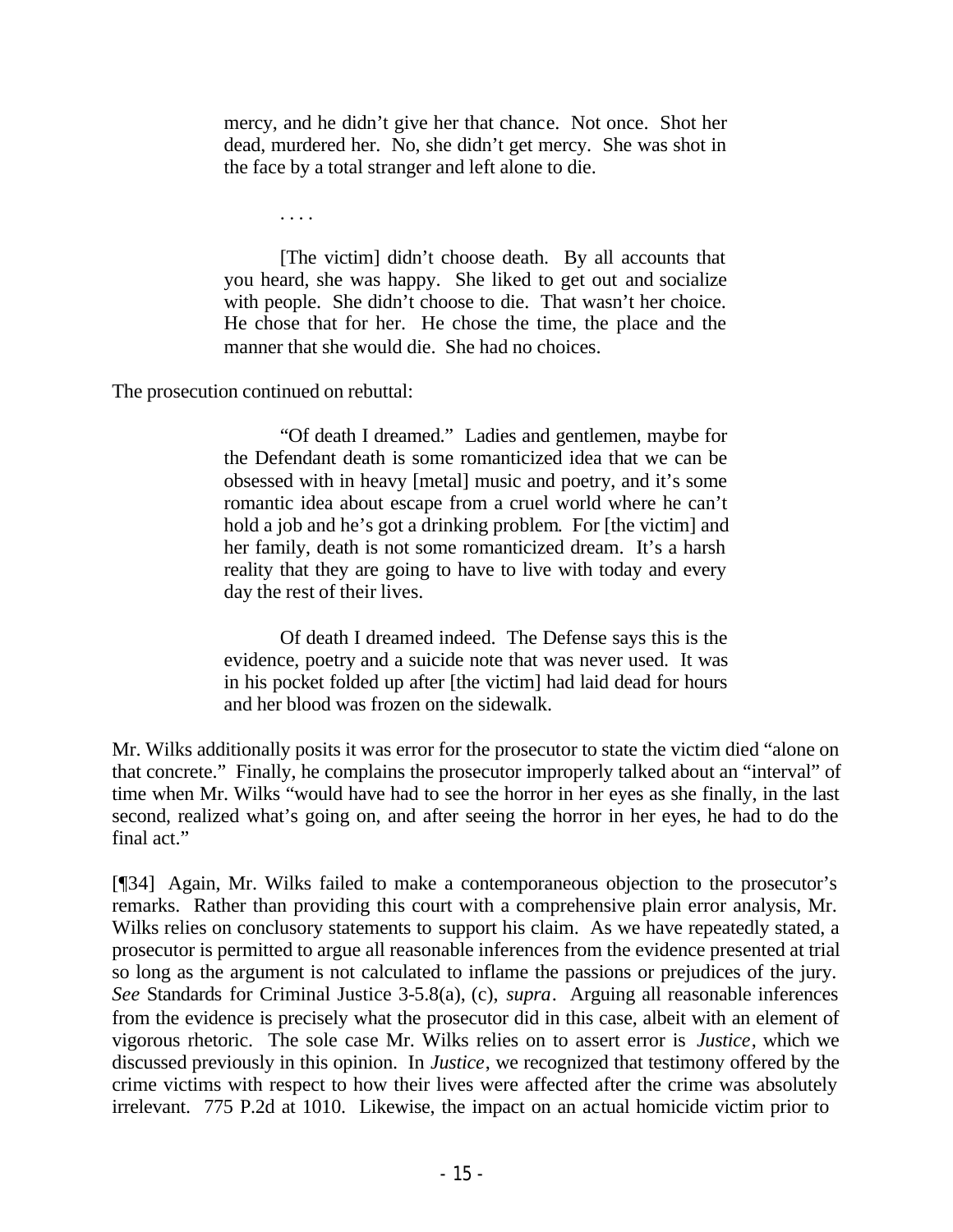her death is also irrelevant. Yet, as in *Justice,* due to the overwhelming evidence presented against Mr. Wilks, we are persuaded the prosecutor's argument, in its entirety, did not constitute plain error.

# **E. Sufficiency of the Evidence**

[¶35] Mr. Wilks questions the sufficiency of the evidence to sustain his second-degree murder conviction. "When reviewing a sufficiency of the evidence claim in a criminal case, we analyze whether a rational trier of fact could have found the essential elements of the crime were proven beyond a reasonable doubt." *Lane v. State*, 12 P.3d 1057, 1063 (Wyo. 2000). "Evidence is sufficient to support a conviction if, when viewed in the light most favorable to the state, that evidence supports a reasonable inference of guilt beyond a reasonable doubt." *Yung v. State*, 906 P.2d 1028, 1037 (Wyo. 1995). "We will not substitute our judgment for that of the jury but will only determine whether a quorum of reasonable and rational individuals would, or even could, have come to the same result as the jury actually did." *Lane*, 12 P.3d at 1063.

[¶36] For Mr. Wilks to be convicted of second-degree murder, the prosecution had to prove, beyond a reasonable doubt, that he purposely and maliciously killed the victim. Section 6-2- 104. The trial court gave the jury the following proper second-degree murder instruction:

# INSTRUCTION NO. 19

The elements of the crime of Murder in the Second Degree, which must be proven, are:

- 1. On or about the  $5<sup>th</sup>$  day of January, 2000
- 2. In Sweetwater County, Wyoming
- 3. The Defendant, RYAN LEE WILKS
- 4. Purposely and
- 5. Maliciously
- 6. Killed a human being . . . .

If you find from your consideration of all the evidence that any of these elements has not been proved beyond a reasonable doubt, then you should find the defendant not guilty.

If, on the other hand, you find from your consideration of all the evidence that each of these elements has been proved beyond a reasonable doubt, then you should find the defendant guilty.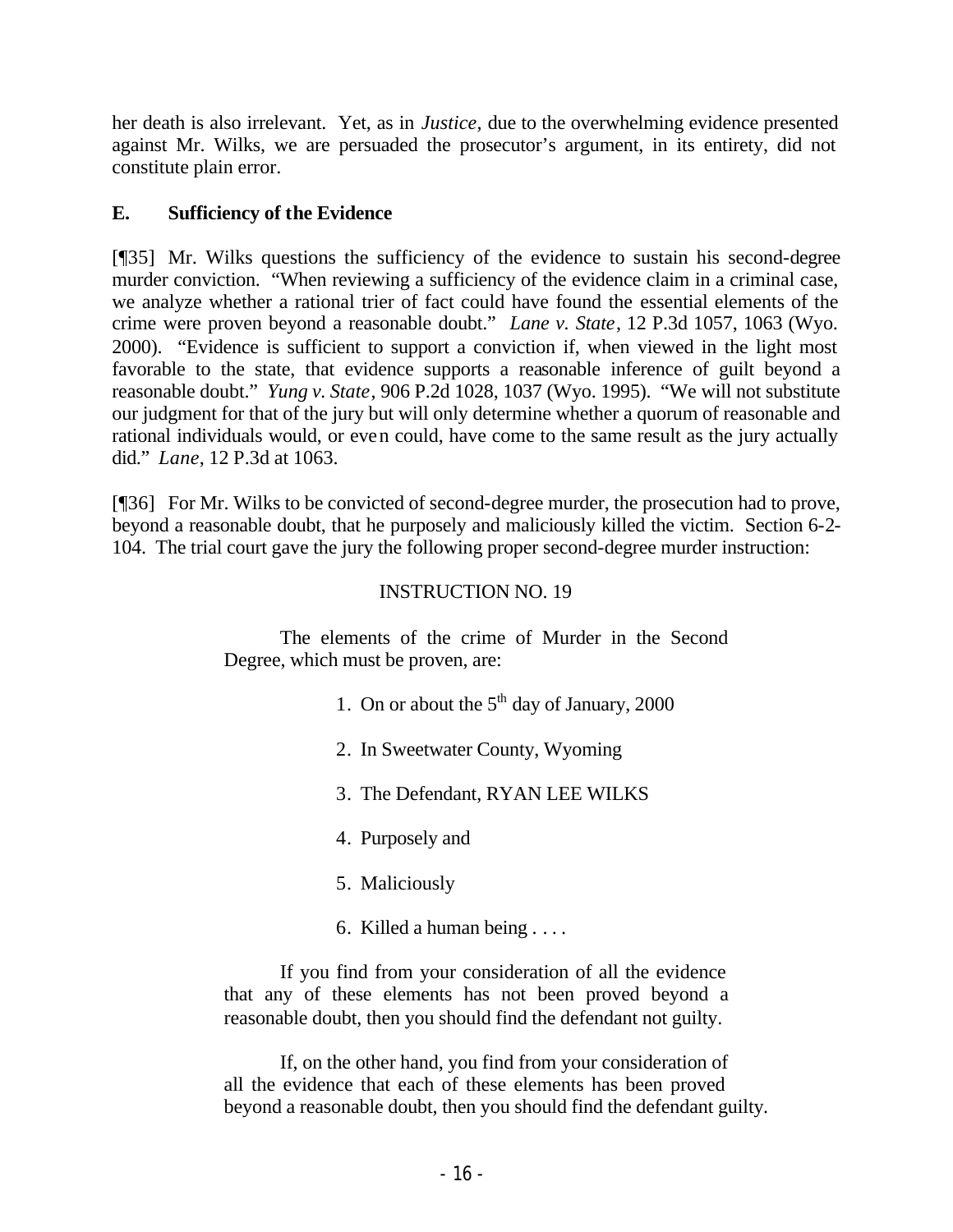[¶37] In attacking the sufficiency of the evidence, Mr. Wilks points to a lack of evidence that he acted purposely. In making his argument, he claims the events did not transpire as he anticipated because he actually intended to kill himself, thus negating the required element of purposefulness. In *Young v. State*, 849 P.2d 754, 759 (Wyo. 1993), this court drew a clear distinction between first-degree murder and second-degree murder stating, "[T]he difference between first degree murder and second degree murder is the element of premeditation and, to commit first degree murder, the defendant must have killed purposely while, to commit second degree murder, the defendant is only required to have acted purposely." First-degree murder is a specific intent crime requiring proof the defendant killed purposely and with premeditation. 849 P.2d at 759. On the other hand, second-degree murder is a crime of general intent requiring only proof of acting purposely or voluntarily. *Id*. Hence, the prosecution needed to prove only that Mr. Wilks **acted purposely** when he shot the victim.

[¶38] The evidence in this case demonstrates a factual basis sufficient to justify the seconddegree murder conviction. Mr. Wilks relies on his statement to police officers that it "[w]asn't supposed to be like this." He contends there was nothing in his statement to prove he acted purposely. Apparently, Mr. Wilks confuses killing purposely with acting purposely, the very distinction this court has consistently drawn between first-degree murder and second-degree murder. While there may not have been sufficient evidence for a jury to conclude that Mr. Wilks committed an act with the intention of killing the victim, there was sufficient evidence for the jury to find he acted purposely beyond a reasonable doubt when he drew the gun, pointed it at the victim, and pulled the trigger.

[¶39] Finally, Mr. Wilks contends that, according to the *Eagan*<sup>5</sup> rule, the jury should have accepted his version that he did not intend for the events to occur as they did. "Where the rule is applicable, the defendant's version of a homicide must be accepted even in the face of a jury verdict to the contrary." *Doe v. State*, 569 P.2d 1276, 1279 (Wyo. 1977). Under the rule, an accused's testimony should be accepted if three conditions are fulfilled: (1) the defendant is the sole witness, (2) the defendant's testimony is accepted if not improbable or not inconsistent with the facts and circumstances shown, and (3) the defendant's credibility has not been impeached. *Leeper v. State*, 589 P.2d 379, 382 (Wyo. 1979). However, this court will not consider a claim of error based upon the *Eagan* rule unless the defendant made a request for an instruction to the trial court. *Dangel v. State*, 724 P.2d 1145, 1149 (Wyo. 1986). In this instance, Mr. Wilks did not make such a request. Furthermore, even Mr. Wilks' version of the events supports a conviction for second-degree murder because he acted purposely whether or not he intended to kill the victim. After considering this record in light of our recognized standard, we conclude there was ample evidence to justify Mr. Wilks' conviction for second-degree murder.

## **F. Sentencing**

 5 *Eagan v. State*, 58 Wyo. 167, 128 P.2d 215, 226 (1942).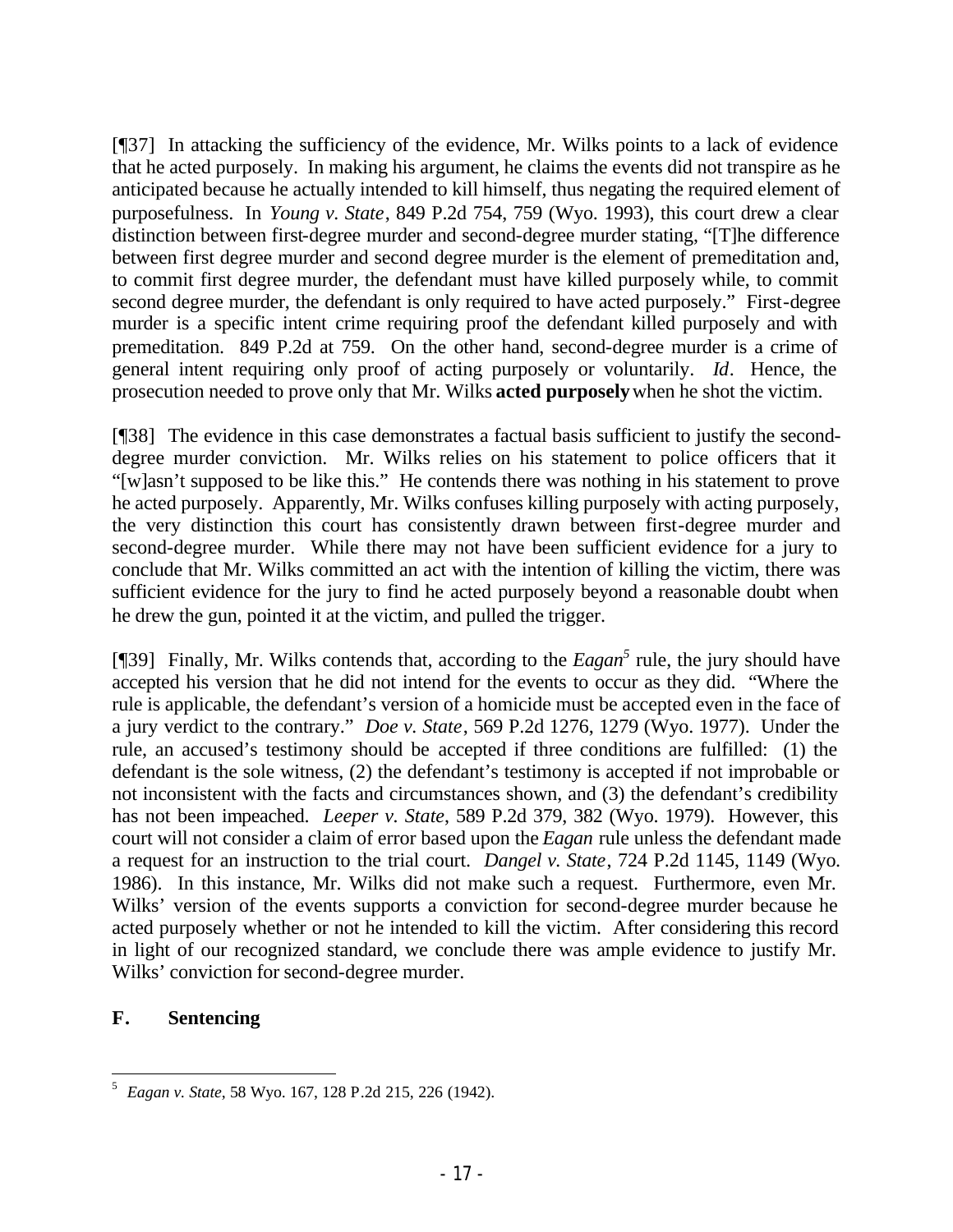[¶40] Mr. Wilks contends the trial court abused its discretion by sentencing him to serve seventy years to life in the Wyoming State Penitentiary. The punishment for a crime is within the legislature's province. *Hodgins v. State*, 706 P.2d 655, 658 (Wyo. 1985). Here, the legislature has provided for a sentence of up to life in prison for those convicted of second-degree murder. *See* § 6-2-104. "[W]e do not set aside a sentence if it is within the legislatively mandated minimum and maximum terms in the absence of a clear abuse of discretion." *Young v. State,* 904 P.2d 359, 362 (Wyo. 1995). Since the relevant statute sets a maximum term of life in prison, Mr. Wilks' sentence is within permissible limits. However, we still "maintain a window of reviewability, even when the trial court has imposed a legally prescribed sentence." *Smith v. State*, 922 P.2d 846, 848 (Wyo. 1996). Trial courts have broad discretion to determine the appropriate length of imprisonment. We recently described the standard of an abuse of discretion as "reaching the question of reasonableness of the choice made by the trial court." *Vaughn v. State*, 962 P.2d 149, 151 (Wyo. 1998). We confirmed the following definition:

> "Judicial discretion is a composite of many things, among which are conclusions drawn from objective criteria; it means a sound judgment exercised with regard to what is right under the circumstances and without doing so arbitrarily or capriciously."

*Id.* (quoting *Martin v. State*, 720 P.2d 894, 897 (Wyo. 1986)).

[¶41] "In assessing the reasonableness of the sentence, consideration is to be given to the crime and its circumstances and the character of the criminal." *Smith*, 922 P.2d at 848-49. There is no tangible indication that Mr. Wilks had the propensity to commit this type of crime either in his criminal record or in any character description of him. However, looking to the seriousness of the crime committed, we acknowledge this was a horrific and violent crime–one that tragically ended a human life. By his own account, he summoned the victim to his home to deliver a pizza, became upset when she complained about the paucity of his tip, and shot her in the face. Although Mr. Wilks asks us to examine other second-degree murder sentences, we abide by our prior decision not to consider the sentences imposed on similarly situated defendants except in cases where the mode of punishment is unusual or the relative length of a sentence to imprisonment is extreme when compared to the gravity of the offense. *Oakley v. State*, 715 P.2d 1374, 1379 (Wyo. 1986). In this case, Mr. Wilks' sentence is wholly consistent with the severity of the crime and its attendant circumstances.

[¶42] The trial court had the opportunity to examine the presentence investigation report and, at the sentencing hearing, to listen to evidence and argument including a detention officer's testimony, counsel's recommendations, victim impact statements, and Mr. Wilks' and his family's statements. Given the information presented and the gravity of the crime, we conclude the trial court did not act in a manner which exceeded the bounds of reason under the circumstances and did not abuse its discretion. Upon review, therefore, we will not disturb its sentencing decision.